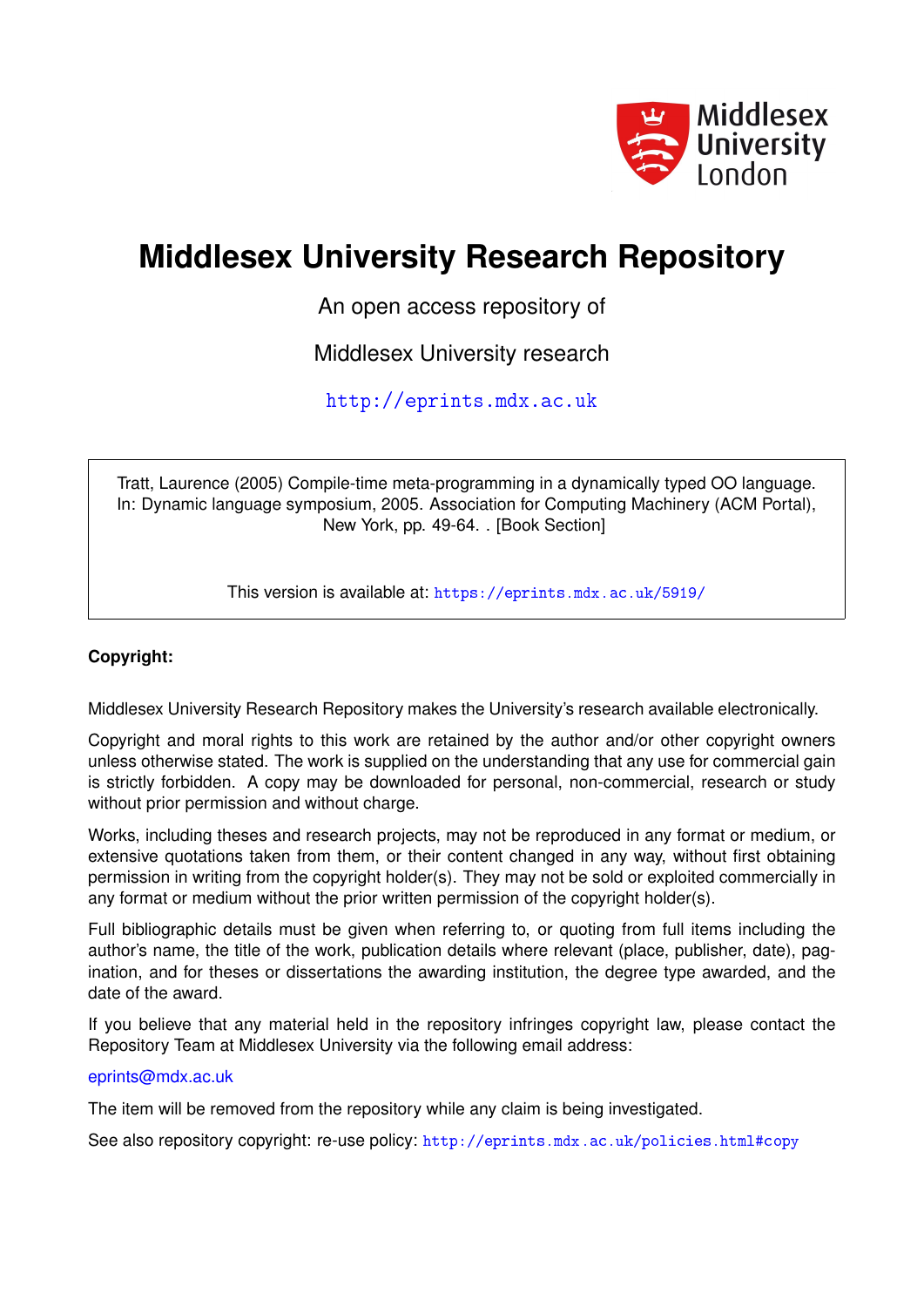## **Compile-time meta-programming in a dynamically typed OO language**

Laurence Tratt

Department of Computer Science, King's College London, Strand, London, WC2R 2LS, U.K. laurie@tratt.net

## ABSTRACT

Compile-time meta-programming allows programs to be constructed by the user at compile-time. Although LISP derived languages have long had such facilities, few modern languages are capable of compile-time meta-programming, and of those that do many of the most powerful are statically typed functional languages. In this paper I present the dynamically typed object orientated language Converge which allows compile-time meta-programming in the spirit of Template Haskell. Converge demonstrates that integrating powerful, safe compile-time meta-programming features into a dynamic language requires few restrictions to the flexible development style facilitated by the paradigm. In this paper I detail Converge's compile-time meta-programming facilities, much of which is adapted from Template Haskell, contain several features new to the paradigm. Finally I explain how such a facility might be integrated into similar languages.

#### 1. INTRODUCTION

Compile-time meta-programming allows the user of a programming language a mechanism to interact with the compiler to allow the construction of arbitrary program fragments by user code. As Steele argues, 'a main goal in designing a language should be to plan for growth' [30] – compile-time meta-programming is a powerful mechanism for allowing a language to be grown in ways limited only by a users imagination. Compile-time meta-programming allows users to e.g. add new features to a language [27] or apply application specific optimizations [26].

The LISP family of languages, such as Scheme [20], have long had powerful macro facilities allowing program fragments to be built up at compile-time. Such macro schemes suffered for many years from the problem of variable capture; fortunately modern implementations of hygienic macros [14] allow macros to be used safely. LISP and Scheme programs make frequent use of macros, which are an integral and vital feature of the language. Compile-time meta-

Permission to make digital or hard copies of all or part of this work for personal or classroom use is granted without fee provided that copies are not made or distributed for profit or commercial advantage and that copies bear this notice and the full citation on the first page. To copy otherwise, to republish, to post on servers or to redistribute to lists, requires prior specific permission and/or a fee.

Dynamic Languages Symposium (DLS) '05, October 18, 2005, San Diego, CA, USA Copyright 2005 ACM ISBN 1-59593-283-6/05/10...\$5.00 programming is, at first glance, just a new name for an old concept – macros. However, LISP-esque macros are but one way of realizing compile-time meta-programming.

Brabrand and Schwartzbach differentiate between two main categories of macros [6]: those which operate at the syntactic level and those which operate at the lexing level. Scheme's macro system works at the syntactic level: it operates on Abstract Syntax Trees (AST's), which structure a programs representation in a way that facilitates making sophisticated decisions based on a node's context within the tree. Macro systems operating at the lexing level are inherently less powerful, since they operate on a text string, and have little to no sense of context. Despite this, of the relatively few mainstream programming languages which have macro systems, by far the most widely used is C with its preprocessor (known as the CPP), a lexing system which is well-known for causing bizarre programming headaches due to unexpected side effects of its use (see e.g. [9, 5, 15]).

Despite the power of syntactic macro systems, and the widespread usage of the CPP, relatively few programming languages other than LISP and C explicitly incorporate such systems (of course, a lexing system such as the CPP can be used with other text files that share the same lexing rules). One of the reasons for the lack of macro systems in programming languages is that whilst lexing systems are recognised as being inadequate, modern languages do not share LISP's syntactic minimalism. This creates a significant barrier to creating a system which matches LISP's power and seamless integration [2].

Relatively recently languages such as the multi-staged Meta-ML [31] (specifically its MacroML variant [16]) and Template Haskell (TH) [28] have shown that statically typed functional languages can house powerful compile-time metaprogramming facilities where the run-time and compile-time languages are one and the same. Whereas lexing macro systems typically introduce an entirely new language to a system, and LISP macro systems need the compiler to recognise that macro definitions are different from normal functions, languages such as TH distinguish only the macro call itself. In so doing, macros themselves can then be as any other function within the host language, making this form of compile-time meta-programming in some way distinct from more traditional macro systems. Importantly these languages also provide powerful, but usable, ways of coping with the syntactic richness of modern languages.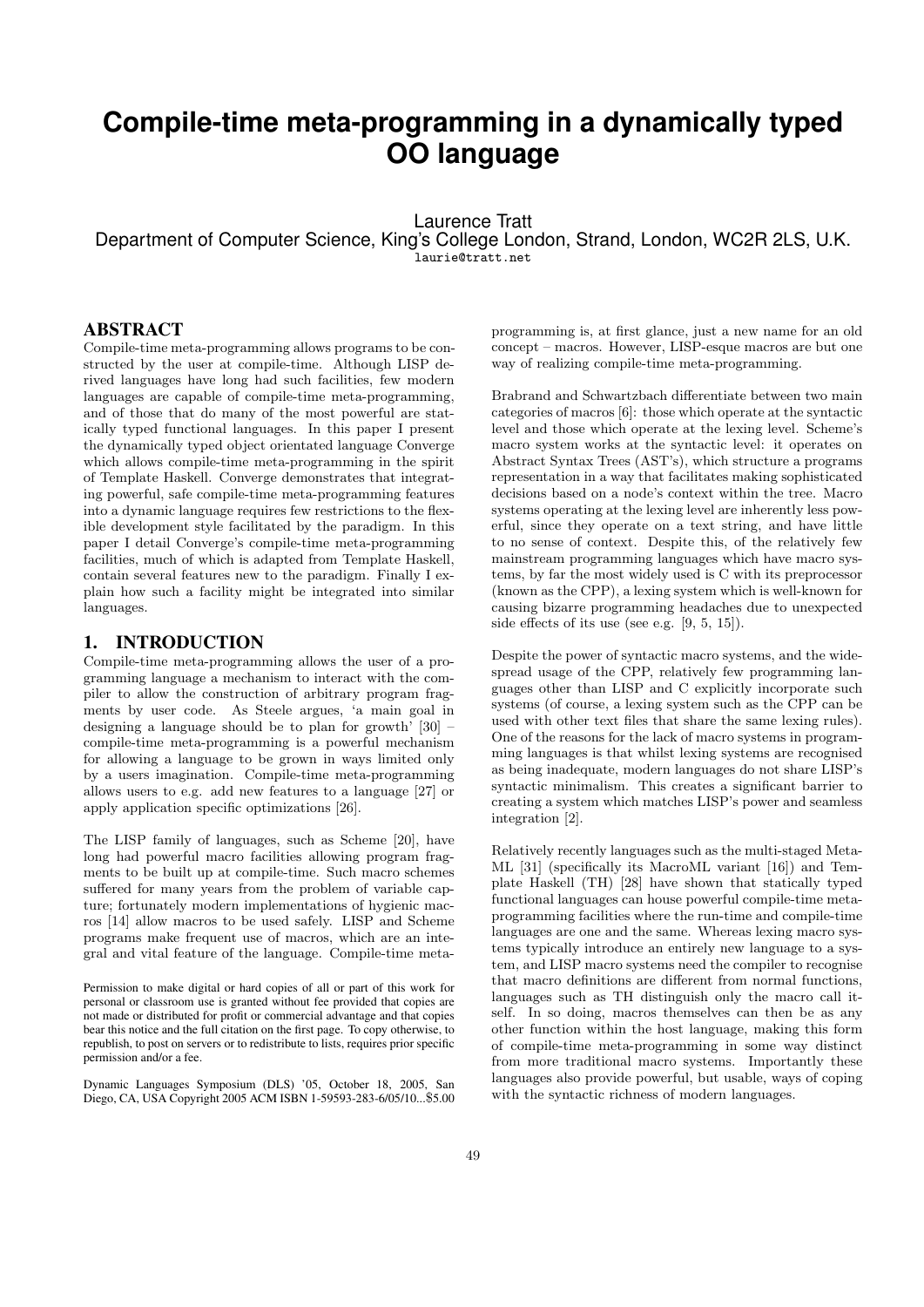Most of the languages which fall into this new category of compile-time meta-programming languages are statically typed functional languages. Whilst such languages have many uses, there are many situations where other language paradigms are useful. In my main body of research on transforming UML-esque models [34], I make frequent use of dynamically-typed Object Orientated (OO) languages such as Python [35]. Dynamically typed OO languages such as Python, Ruby [32] and Smalltalk [18] are increasingly recognised as having an important rôle to play in software development, particularly for the rapid development of software whose requirements evolve and change as the software itself develops [23]. Although they have traditionally been labelled somewhat dismissively as 'scripting languages', modern dynamic language implementations can often lead to programs which are close in run-time performance to their statically typed counterparts, whilst having a significantly lower development cost [24].

Since languages such as MetaML and TH are concerned with different aspects of program development (such as statically determinable type-safety), it is less than clear whether or not a similar compile-time system could naturally fit into a dynamically typed language. In this paper I present the Converge programming language, which can be seen in many ways as a Python derivative, both syntactically and semantically. However, Converge is a more experimental multiparadigm language than Python and its ilk. It has been designed, in part, to explore if, and how, various language features can be integrated together. The purpose of this paper is not particularly to promote Converge as a new language. Rather, it is relatively speaking less effort to experiment with adding new features into a fresh language – that is a language with no historical baggage in either its specification or implementation. Note that although Converge is fundamentally an OO language, in the context of this paper this fact plays relatively little significance; the major focus is on Converge's dynamic nature.

In this paper I explore Converge's TH-derived compile-time meta-programming facilities, explaining the impact this has had on the language's design since it is important that the addition of such a feature does not unduly complicate other areas of the language. I also detail Converge features which add new power to the TH style of compile-time meta-programming. I then assess the relative utility of compile-time meta-programming in the context of a dynamically typed language, since this is one of the key novelties of this work. Finally I conclude the paper by drawing more general conclusions from the experience of integrating this feature into Converge, and suggest how compile-time meta-programming may be added to other dynamically typed languages such as Python and Ruby.

## 2. CONVERGE BASICS

This section gives a brief overview of basic Converge features that are relevant to the main subject of this paper. Whilst this is not a replacement for the language manual [33], it should allow readers familiar with a few other programming languages the opportunity to quickly come to grips with the most important areas of Converge, and to determine the areas where it differs from other languages.

Converge's most obvious ancestor is Python [35] resulting in an indentation based syntax, a similar range and style of datatypes, and general sense of aesthetics. The most significant difference is that Converge is a slightly more static language: all namespaces (e.g. a modules' classes and functions, and all variable references) are determined statically at compile-time whereas even modern Python allows namespaces to be altered at run-time<sup>1</sup>. Converge's scoping rules are also different from Python's and many other languages, and are intentionally very simple. Essentially Converge's functions are synonymous with both closures and blocks. Converge is lexically scoped, and there is only one type of scope (as opposed to Python's notion of local and global scopes). Variables do not need to be declared before their use: assigning to a variable anywhere in a block makes that variable local throughout the block, and accessible to inner blocks<sup>2</sup>. Variable references search in order from the innermost block outwards, ultimately resulting in a compile-time error if a suitable reference is not found. As in Python, fields within a class are not accessible via the default scoping mechanism: they must be referenced via the self variable which is automatically brought into scope in any bound function (functions declared within a class are automatically bound functions). Although both Converge and Python force fields to be referenced via the self variable, Converge's justification is subtly different. Since an objects slots are not always known at compile-time, without this feature namespaces would not be statically calculable.

Converge programs are split into modules, which contain a series of definitions (imports, functions, classes and variable definitions). Unlike Python, each module is individually compiled into a bytecode file by the Converge compiler convergec and linked by convergel to produce a static bytecode executable which can be run by the Converge VM. If a module is the main module of a program (i.e. passed first to the linker), Converge calls its main function to start execution. The following module shows a caching Fibonacci generating class, and indirectly shows Converge's scoping rules (the i and fib cache variables are local to the functions they are contained within), printing 8 when run:

import Sys

```
class Fib_Cache:
  func init():
    self.cache := [0, 1]func fib(x):
    i := self.cache.len()
    while i \leq x:
      self.cache.append(self.cache[i - 2] + \
        self.cache[i - 1])i + = 1return self.cache[x]
func main():
 fib_cache := Fib_Cache()
 Sys.println(fib_cache.fib(6))
```
Another important, if less obvious, influence is Icon [19]. As

<sup>1</sup>Prior to version 2.1, Python's namespaces were determined almost wholly dynamically; this often lead to subtle bugs, and hampered the utility of nested functions.

<sup>&</sup>lt;sup>2</sup>Although not relevant to this paper, the nonlocal keyword allows assignment to variables scoped in an outer block.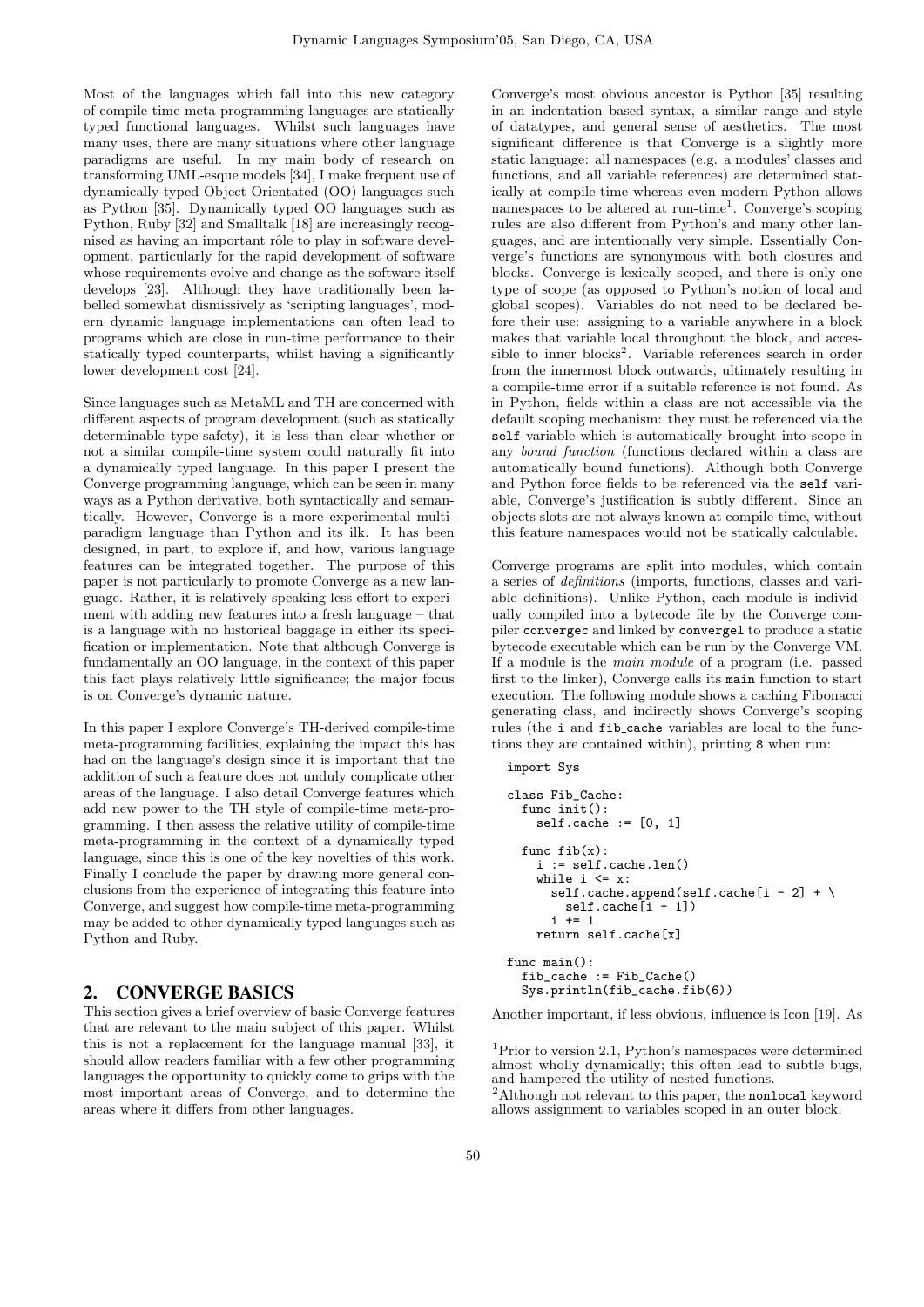Icon, Converge is an expression-based language. Icon has a powerful notion of expression success and failure; for the purposes of this paper, these features are largely irrelevant Converge's OO features are reminiscent of Smalltalk's [18] everything-is-an-object philosophy, but with a prototyping influence that was inspired by Abadi and Cardelli's theoretical work [1]. The internal object model is derived from ObjVLisp [10]. An object is said to be comprised of slots, which are name / value pairs typically corresponding to the functions and fields defined by the class which created the object. Classes are provided as a useful, and common, convenience but are not fundamental to the object system. The system is bootstrapped with two base classes Object and Class, with the latter being a subclass of the former and both being instances of Class itself<sup>3</sup>: this provides a full metaclass ability whilst avoiding the class / metaclass dichotomy found in Smalltalk [8, 13]. Converge diverges from the Smalltalk school of OO since calls to functions within objects do not (unless the Meta-Object Protocol [21] is overridden) lookup those functions within the objects class: objects are created with slots containing direct references to the relevant functions. This allows objects to be freely and arbitrarily manipulated. Object instantiation in Converge is similar to Python: calling a class creates a new object. Objects are created by the meta-classes' new method; the init function in the new object is then called to allow it to initialize itself. Note that whilst namespaces are determined statically at compile-time, slot references within objects are resolved entirely at run-time.

As in Python, Converge modules are executed from top to bottom when they are first imported. This is because functions, classes and so on are normal objects within a Converge system that need to be instantiated from the appropriate builtin classes – therefore the order of their creation can be significant e.g. a class must be declared before its use by a subsequent class as a superclass. Note that this only effects references made at the modules top-level – references e.g. inside functions are not restricted thus.

## 3. COMPILE-TIME META - PROGRAMM-ING

#### 3.1 A first example

The following program is a simple example of compile-time meta-programming, trivially adopted from its TH cousin in [11]. expand power recursively creates an expression that multiplies n x times; mk power takes a parameter n and creates a function that takes a single argument x and calculates  $x^n$ ; power3 is a specific power function which calculates  $n^3$ :

```
func expand_power(n, x):
  if n == 0:
    return [| 1 |]
  else:
    return [| \xi \ll x \gg * \xi \ll x pand_power(n - 1, \
      x) >> |]
func mk_power(n):
 return [|
    func (x):
      return $<<expand_power(n, [| x |])>>
```
|]

 $power3 :=$   $*(<sub>mk-power</sub>(3))$ 

The user interface to compile-time meta-programming is inherited directly from TH. Quasi-quote expressions  $[ | ...]$ |] build abstract syntax trees - ITree's in Converge's terminology - that represent the program code contained within them whilst respecting Converge's scoping rules. The splice annotation \$<<...>> evaluates its expression at compiletime (and before VM instruction generation), replacing the splice annotation itself with the ITree resulting from its evaluation. When the above example has been compiled into VM instructions, power3 essentially looks as follows:

power3 := func  $(x)$ : return  $x * x * x * 1$ 

By using the quasi-quotes and splicing mechanisms, we have been able to synthesise at compile-time a function which can efficiently calculate powers without resorting to recursion, or even iteration. This example also highlights a substantial difference from LISP derived macro schemes — Converge functions do not need to be explicitly identified as being macros in order that they are executed at compile-time.

This terse explanation hides much of the necessary detail which can allow readers who are unfamiliar with similar systems to make sense of this synthesis. In the following sections, I explore the interface to compile-time metaprogramming in more detail, building up the picture step by step.

## 3.2 Splicing

The key part of the 'powers' program is the splice annotation in the line power3 :=  $\frac{\sqrt{m}}{\sqrt{m}}$  power(3)>>. The top-level splice tells the compiler to evaluate the expression between the chevrons at compile-time, and to include the result of that evaluation in the module for ultimate bytecode generation. In order to perform this evaluation, the compiler creates a temporary or 'dummy' module which contains all the necessary definitions up to, but excluding, the definition the splice annotation is a part of; to this temporary module a new splice function (conventionally called \$\$splice\$\$) is added which contains a single expression return splice expr. This temporary module is compiled to bytecode and injected into the running VM, whereupon the splice function is called. Thus the splice function 'sees' all the necessary definitions prior to it in the module, and can call them freely – there are no other limits on the splice expression. The splice function must return a valid ITree which the compiler uses in place of the splice annotation.

Evaluating a splice expression leads to a new 'stage' in the compiler being executed. Converge's rules about which references can cross the staging boundary are simple: only references to top-level module definitions can be carried across the staging boundary (see section 3.4). For example the following code is invalid since the variable x will only have a value at run-time, and hence is unavailable to the splice expression which is evaluated at compile-time:

func  $f(x)$ :  $\sqrt[6]{(x)}$ 

Although the implementation of splicing in Converge is more flexible than in TH – where splice expressions can only refer

<sup>3</sup>The class an object is an instance of can be determined via its instance of slot.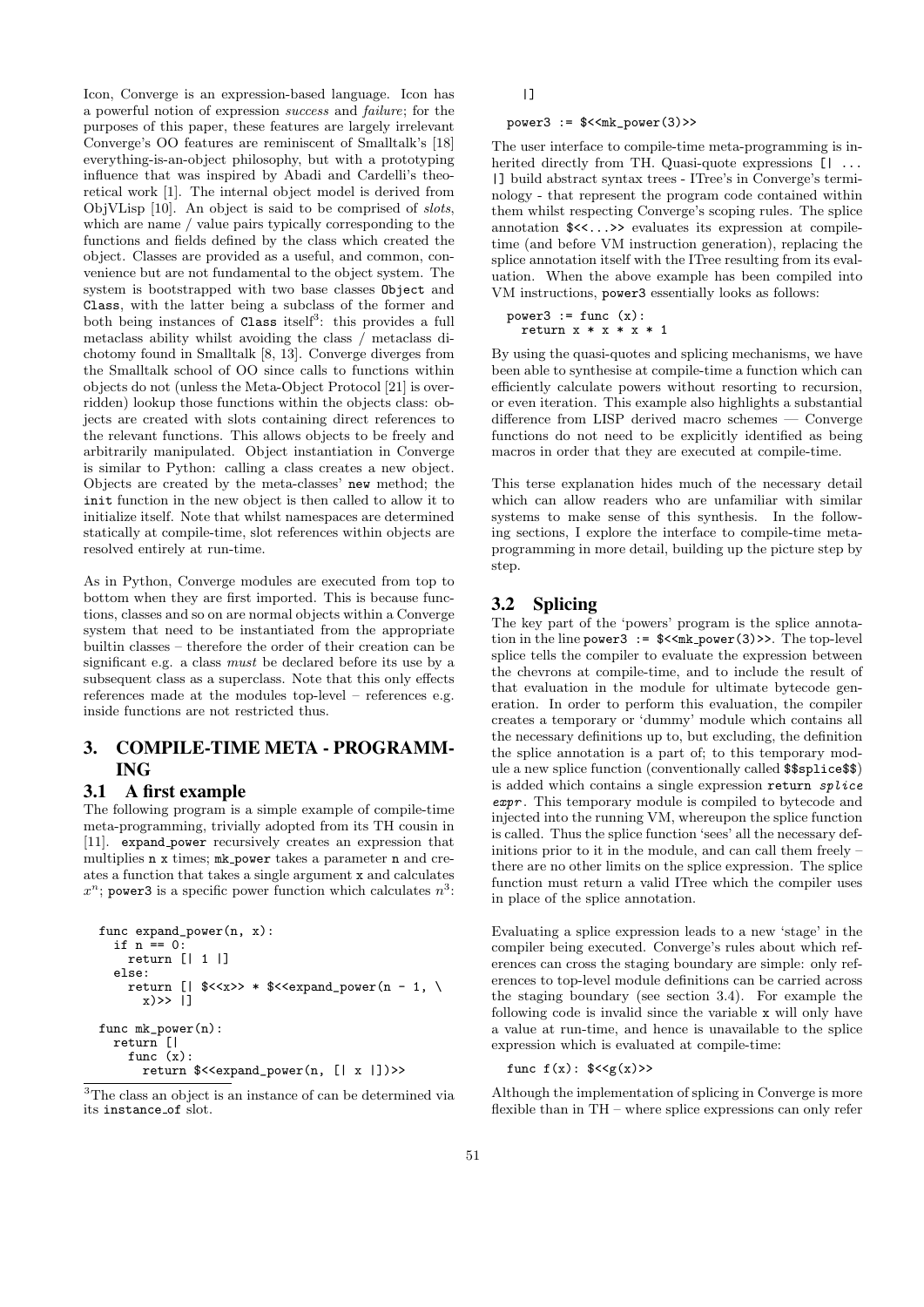to definitions in imported modules – it raises a new issue regarding forward references. This is tackled in section 3.8.

Note that splice annotations within a file are executed strictly in order from top to bottom, and that splice annotations can not contain splice annotations.

#### *3.2.1 Permissible splice locations*

Converge is more flexible than TH in where it allows splice annotations. A representative sample of permissible locations is:

- Top-level definitions. Splice annotations in place of toplevel definitions must return an ITree, or a list of I-Tree's, each of which must be an assignment.
- Function names. Splice annotations in place of function names must return a Name (see section 3.5.2).
- Class fields. Splice annotations in place of class fields can return any normal ITree; by convention one would expect such ITree's to represent functions or variable definitions.
- Expressions. Splice annotations as expressions can return any normal ITree. A simple example is  $\sqrt{$}> + 2$ . We saw another example in the 'powers' program with  $power3 :=$   $\frac{\sqrt{6}}{2}$  :=  $\frac{\sqrt{6}}{2}$   $\frac{\sqrt{6}}{2}$   $\frac{\sqrt{6}}{2}$   $\frac{\sqrt{6}}{2}$   $\frac{\sqrt{6}}{2}$
- Within a block body. Splice annotations in block bodies (e.g. a functions body) accept either a single ITree, or a list of ITree's. Lists of ITree's will be spliced in as if they were expressions separated by newlines.

A contrived example that shows the last three of these splice locations (in order) in one piece of code is as follows:

```
func $<<create_a_name()>>():
  x := $ < \cdots \cdots + g()
  $<<list_of_exprs()>>
```
At compile-time, this will result in a function named by the result of create a name and containing 1 or more expressions, depending on the number of expressions returned in the list by list of exprs.

Note that the splice expressions must return a valid ITree for the location of a splice annotation. For example, attempting to splice in a sequence of expressions into an expression splice such as  $\xi \langle x \rangle$  + 2 results in a compile-time error.

#### 3.3 The quasi-quotes mechanism

In the previous section we saw that splice annotations are replaced by ITree's. In many systems the only way to create ITree's is to use a verbose and tedious interface of ITree creating functions which results in a 'style of code [which] plagues meta-programming systems' [37]. LISP's quasi-quote mechanism allows programmers to construct LISP S-expressions (which, for our purposes, are analogous to ITree's) by writing normal code prepended by the quote ' notation; the resulting S-expression can be easily manipulated by a LISP program. MetaML and, later TH, introduce a quasi-quotes mechanism suited to syntactically rich languages. Whilst the quasi-quotes mechanism is similar in operation to LISP's quote notation, the need to deal with the syntactic complexity of non-LISP languages raises several challenges which were largely left unanswered in previous meta-programming systems.

Converge inherits TH's Oxford quotes notation [| ...|] to represent a quasi-quoted piece of code. Essentially a quasiquoted expression evaluates to the ITree which represents the expression inside it. For example, whilst the raw Converge expression  $4 + 2$  prints 6 when evaluated,  $\begin{bmatrix} 1 & 4 & + & 2 \end{bmatrix}$ |] evaluates to an ITree which prints out as 4 + 2. Thus the quasi-quote mechanism constructs an ITree directly from the users' input - the exact nature of the ITree is of immaterial to the casual ITree user, who need not know that the resulting ITree is structured along the lines of  $add(int(4))$ ,  $int(2)$ .

To match the fact that splice annotations in blocks can accept sequences of expressions to splice in, the quasi-quotes mechanism allows multiple expressions to be expressed within it, split over newlines. The result of evaluating such an expression is, unsurprisingly, a list of ITree's.

Note that, as in TH, Converge's splicing and quasi-quote mechanisms cancel each other out:  $\sqrt{\zeta}$  | | x | | | >> is equivalent to  $x$  (though not necessarily vice versa if  $x$  does not contain a valid ITree).

#### *3.3.1 Splicing within quasi-quotes*

In the 'powers' program, we saw the splice annotation being used within quasi-quotes. The explanation of splicing in section 3.2 would suggest that e.g. the splice inside the quasiquoted expression in the expand power function should lead to a staging error since it refers to variables n and x which were defined outside of the splice annotation. In fact, splices within quasi-quotes work rather differently to splices outside quasi-quotes: most significantly the splice expression itself is not evaluated at compile-time. Instead the splice expression is essentially copied as-is into the code that the quasi-quotes transforms to. For example, the quasi-quoted expression [|  $\xi$  < x>> + 2 |] leads to an ITree along the lines of  $add(x,$  $int(2)$ ) – the variable x in this case would need to contain a valid ITree. As this example shows, since splice annotations within quasi-quotes do not cause a change of meta-level, variable references do not cause staging concerns.

This feature completes the cancelling out relationship between splicing and quasi-quoting:  $[$   $\ast < x >$   $]$  is equivalent to  $x$  (though not necessarily vice versa if  $x$  does not contain a valid ITree).

## 3.4 Basic scoping rules in the presence of quasiquotes

The quasi-quote mechanism can be used to surround any Converge expression to allow the easy construction of ITree's. Quasi-quoting an expression has two important properties: it fully respects lexical scoping, and avoids inadvertent variable capture.

Consider first the following contrived example of module A:

func x(): return 4

func  $y()$ : return  $[ | x() * 2 | ]$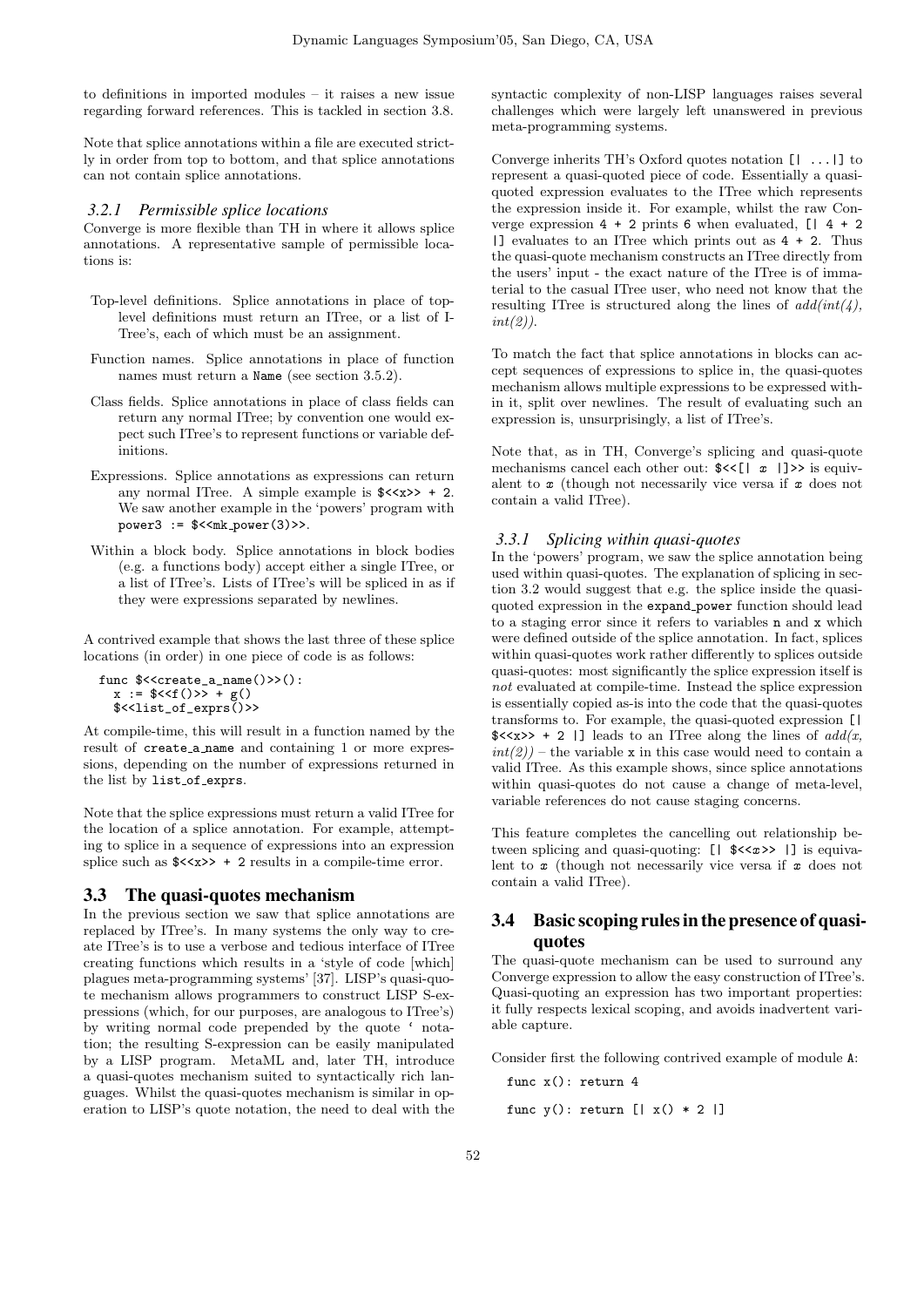and module B:

import A, Sys

func x(): return 2

#### func main(): Sys.println(\$<<A.y()>>)

The quasi-quotes mechanisms ensures that since the reference to x in the quasi-quoted expression in A.y refers lexically to A.x, that running module B prints out 8. This example shows one of the reasons why Converge needs to be able to statically determine namespaces: since the reference of x in A.y is lexically resolved to the function A.x, the quasi-quotes mechanism can replace the simple reference with an *original name* that always evaluates to the slot x within the specific module A wherever it is spliced into, even if A is not in scope (or a different A is in scope) in the splice location. Although the implementations differ substantially, the concept of an original name is similar to its TH equivalent; in the case of this example, the original name can be considered to be A.x.

Some other aspects of scoping and quasi-quoting require a more subtle approach. Consider the following (again contrived) example:

func  $f()$ : return  $[ | x := 4 | ]$ func g():  $x := 10$ \$<<f()>>  $y := x$ 

What might one expect the value of y in function g to be after the value of  $x$  is assigned to it? A naïve splicing of  $f()$ into g would mean that the x within  $[ \, | \, x := 4 \, | ]$  would be captured by the x already in  $g - y$  would end with the value 4. If this was the case, using the quasi-quote mechanism could potentially cause all sorts of unexpected interactions and problems. This problem of variable capture is well known in the LISP community, and hampered LISP macro implementations for many years until the concept of hygienic macros was invented [22]. A new subtlety is now uncovered: not only is Converge able to statically determine namespaces, but variable names can be  $\alpha$ -renamed without affecting the programs semantics. This is a significant deviation from the Python heritage. The quasi-quotes mechanism determines all bound variables in a quasi-quoted expression, and preemptively  $\alpha$ -renames each bound variable to a name which is invalid in the normal concrete syntax. In so doing, Converge guarantees that the user can not inadvertently cause variable clashes. All references to the variable within the quasi-quotes are updated similarly. Thus the x within  $[ \cdot \, x \, := \, 4 \, 1 ]$  will not cause variable capture to occur, and the variable y in function g will be set to 10.

There is one potential catch: top-level definitions (all of which are assignments to a variable, although syntactic sugar generally obscures this fact) can not be  $\alpha$ -renamed since this would almost certainly lead to run-time 'slot missing' exceptions being raised. Converge thus does not permit top-level definitions to be  $\alpha\text{-renamed}.$ 

Whilst the above rules explain the most important of Converge's scoping rules in the presence of quasi-quotes, up-

coming sections add extra detail to the basic scoping rules explained in this section.

## 3.5 The CEI interface

At various points when compile-time meta-programming, one needs to interact with the compiler. The Converge compiler is entirely contained within a package called Compiler which is available to every Converge program. The CEI module within the Compiler package is the officially sanctioned interface to the Compiler, and can be imported with import Compiler.CEI. Converge's interface is similar to that found in systems such as Maya [4]. Although it may seem a mere implementation artifact, such interfaces to the compiler form a crucial and integral part of any compile-time meta-programming system.

#### *3.5.1 ITree functions*

Although the quasi-quotes mechanism allows the easy, and safe, creation of many required ITree's, there are certain legal ITree's which it can not express. Most such cases come under the heading of 'create an arbitrary number of  $X'$  e.g. a function with an arbitrary number of parameters, or an if expression with an arbitrary number of elif clauses. In such cases the CEI interface presents a more traditional meta-programming interface to the user that allows ITree's that are not expressible via quasi-quotes to be built. The downside to this approach is that recourse to the manual is virtually guaranteed: the user needs to know the name of the ITree element(s) required (each element has a corresponding function with a lower case name and a prepended 'i' in the CEI interface e.g. ivar), what the functions requirements are etc. Fortunately this interface needs to be used relatively infrequently; all uses of it are explained explicitly in this paper.

#### *3.5.2 Names*

We saw in section 3.2 that the Converge compiler sometimes uses names for variables that the user can not specify using concrete syntax. Although largely an implementation detail, all such such unique names are prefixed with \$\$. The same technique is used by the quasi-quote mechanism to  $\alpha$ -rename variables to ensure that variable capture does not occur. However one of the by-products of the arbitrary ITree creating interface provided by the CEI interface is that the user is not constrained by Converge's concrete syntax; potentially they could create variable names which would clash with the 'safe' names used by the compiler. To ensure this does not occur, the CEI interface contains several functions – similar to those in recent versions of TH – related to names which the user is forced to use; these functions guarantee that there can be no inadvertent clashes between names used by the compiler and by the user.

In order to do this, the CEI interface deals in terms of instances of the CEI.Name class. In order to create a variable, a slot reference etc, the user must pass an instance of this class to the relevant function in the CEI interface. New names can be created by one of two functions. The  $name(x)$  function ensures that  $x$  can not clash with unique names generated by Converge (by checking it is not prefixed by \$\$), raising an exception if it is invalid, and returning a Name otherwise. The fresh name function guarantees to create a unique Name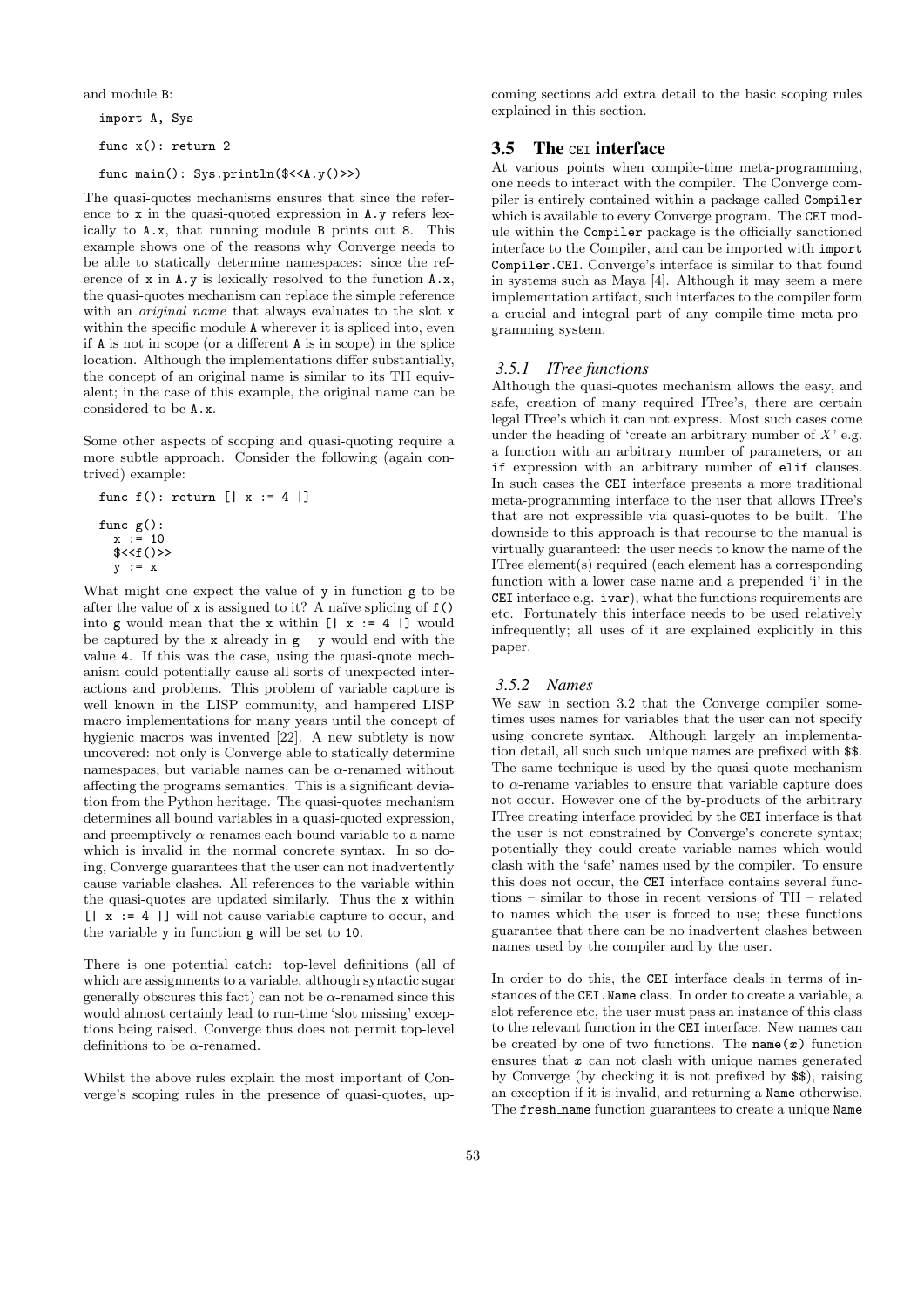each time it is called (this is the interface used by the quasiquotes mechanism). fresh name takes an optional argument  $x$  which, if present, is incorporated into the generated name whilst still guaranteeing the uniqueness of the resulting name; this feature aids debugging by allowing the user to trace the origins of a fresh name. As a simple example, the expression var := CEI.ivar(CEI.fresh name()) creates a variable with a name guaranteed by Converge to be unique throughout the current compilation cycle, and which can not clash with any variable specified by the user.

Note that this interface opens the door for dynamic scoping (see section 3.7).

## 3.6 Lifting values

When meta-programming, one often needs to take a normal Converge value (e.g. a string) and obtain its ITree equivalent: this is known as lifting a value, and is inherited from TH.

Consider a debugging function log which prints out the debug string passed to it; this function is called at compile-time so that if the global DEBUG BUILD variable is set to fail (essentially the Converge analogue of 'false') there is no runtime penalty for using its facility. The log function is thus a safe means of performing what is often termed 'conditional compilation'. Noting that pass is the Converge no-op, a first attempt at such a function is as follows:

```
func log(msg):
  if DEBUG_BUILD:
    return [| Sys.println(msg) |]
  else:
    return [| pass |]
```
This function fails to compile: the reference to the msg variable causes the Converge compiler to raise the error Var 'msg' is not in scope when in quasi-quotes (consider using \$<<CEI.lift(msg)>>. Changing the segment in question to the following gives the correct solution:

```
return [| Sys.println($<<CEI.lift(x)>>) |]
```
What has happened here is that the string value of x is transformed by the lift function into its abstract syntax equivalent. Constants are automatically lifted by the quasi-quotes mechanism: the two expressions  $[ \ ]$  \$<<CEI.lift("str")>> |] and [| "str" |] are therefore equivalent.

Converge's refusal to lift the raw reference to msg in the original definition of log is a significant difference from TH, whose scoping rules would have implicitly lifted msg. Although one might consider TH's implicit lifting somewhat bad design, TH's rules do have the virtue of being uniform. However in an imperative language such as Converge, variable assignment introduces a tricky corner case. To explain the difference, assume the log function is rewritten to include the following fragment:

```
return [|
 msg := "Debug: " + $<<CEIuift(msg)Sys.println(msg)
|]
```
In a sense, the quasi-quotes mechanism can be considered to introduce its own block: the assignment to the msg variable forces it to be local to the quasi-quote block. This needs to be the case since the alternative behaviour is nonsensical: if the assignment referenced to the msg variable outside the quasi-quotes then what would the effect of splicing in the quasi-quoted expression to a different context be? The implication of this is that referencing a variable within quasi-quotes would have a significantly different meaning if the variable had been assigned to within the quasi-quotes or outside it. Whilst it is easy for the Converge compiler writer to determine that a given variable was defined outside the quasi-quotes and should be automatically lifted in (or vice versa), from a user perspective TH's behaviour can be unnecessarily confusing. Converge's quasi-quote mechanism originally had the same behaviour in this respect as TH, but this resulted in fragile and hard to follow code. To avoid such problems, Converge forces variables defined outside of quasi-quotes to be explicitly lifted into it. This also maintains a simple symmetry with Converge's main scoping rules: assigning to a variable in a block makes it local to that block.

#### 3.7 Dynamic scoping

Sometimes the quasi-quote mechanisms automatic  $\alpha$ -renaming of variables is not what is needed. For example consider a function  $swap(x, y)$  which should swap the values of two variables. In such a case, we want the result of the splice to capture the variables in the spliced environment. The following definition of swap expects to be passed two ITree's representing variables:

```
func swap(x, y):
  return [|
    temp := $<<x>>
    $<<x>> := $<<y>>\xi < y >> := \text{temp}|]
```
It is initially tempting to try and use this function as follows:

```
a := 10b := 20$<<swap([| a |], [| b |])>>
```
However this causes a staging error since the a and b in the quasi-quotes do not refer to a bound variable either inside or outside the quasi-quotes when the splice expression is evaluated (the latter would be invalid anyway, due to Converge's lifting rules; see section 3.6). swap needs to be passed ITree's representing variable names, not references to variables. ITree's representing variable names can be constructed by the idiom  $CEI.java(CEI.name(x))$ . When such a variable name is spliced into a quasi-quotes it will not be renamed, thereby allowing dynamic scoping. A correct call to swap thus looks as follows:

```
$<<swap(CEI.ivar(CEI.name("a")), \
 CEI.ivar(CEI.name("b")))>>
```
In this case, the variable names constructed by the CEI interface are first spliced into the quasi-quotes in the swap function. The resulting ITree from the quasi-quotes is then spliced in place of the swap call, and the variable names dynamically capture the a and b variables.

Dynamic scoping also tends to be useful when a quasi-quoted function is created piecemeal with many separate quasiquote expressions. In such a case, variable references can only be resolved successfully when all the resulting ITree's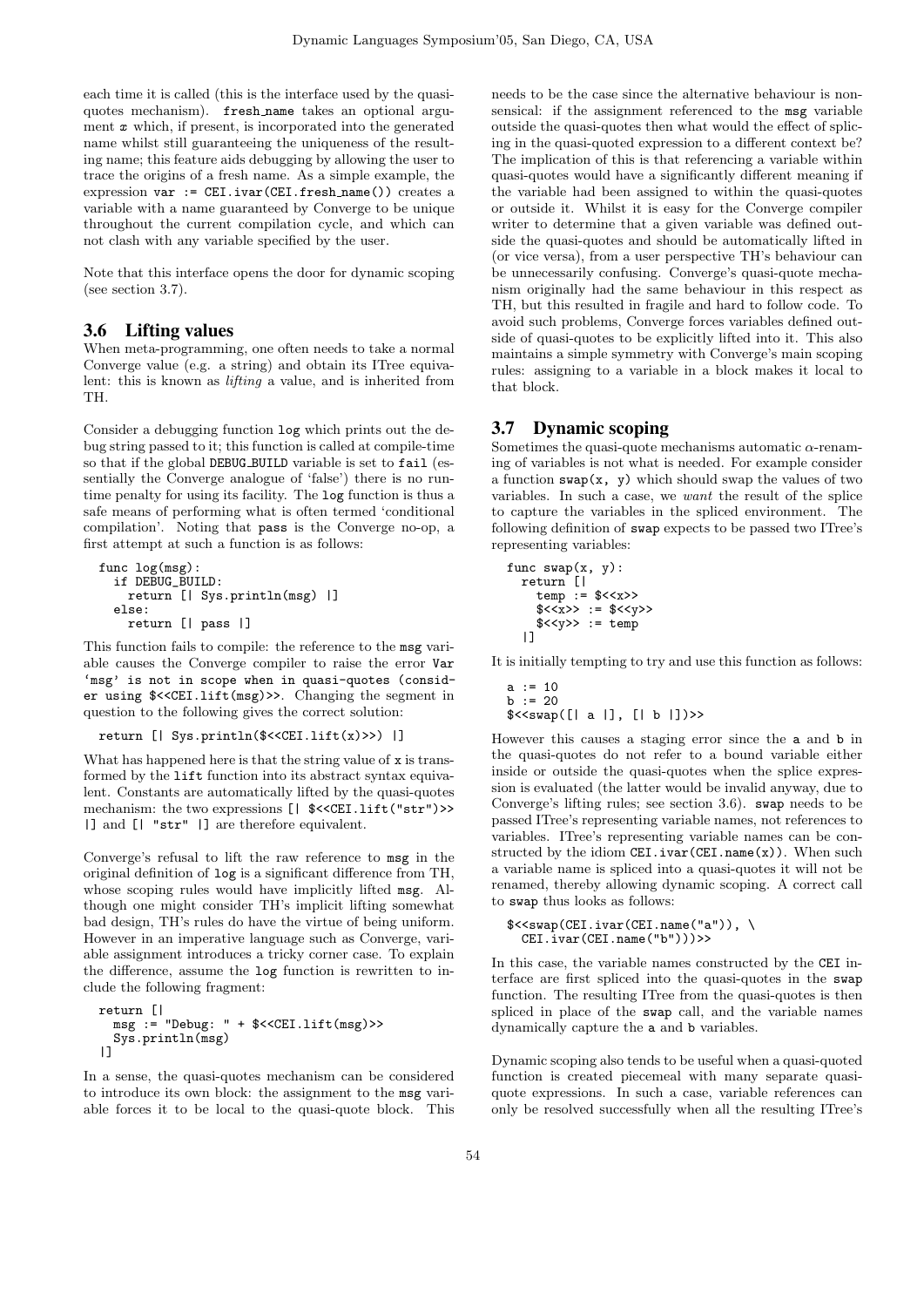are spliced together since references to the function's parameters and so on will not be determined until that point. Since it is highly tedious to continually write CEI.ivar(CEI.name( "foo")), Converge provides the special syntax  $k$ foo which is equivalent. Notice that this notation prefixes a variable  $name$  — it has nothing to do with the value the variable contains. Using this syntax also allows swap to be called in the following less cumbersome fashion:

\$<<swap([| &a |], [| &b |])>>

#### 3.8 Forward references and splicing

In section 3.2 we saw that when a splice annotation outside quasi-quotes is encountered, a temporary module is created which contains all the definitions up to, but excluding, the definition holding the splice annotation. This is a very useful feature since compile-time functions used only in one module can be kept in that module. However this introduces a real problem involving forward references. A forward reference is defined to be a reference to a definition within a module, where the reference occurs at an earlier point in the source file than the definition. If a splice annotation is encountered and compiles a subset of the module, then some definitions involved in forward references may not be included: thus the temporary module will fail to compile, leading to the entire module not compiling. Worse still, the user is likely to be presented with a highly confusing error telling them that a particular reference is undefined when, as far as they are concerned, the definition is staring at them within their text editor. TH avoids this problem by allowing splice expressions to only refer to the import statements in its surrounding modules' contents. Converge's solution to the problem of forward references thus has no precedent in TH.

Consider the following contrived example:

func f1(): return [| 7 |] func  $f2()$ :  $x := f4()$ func f3(): return \$<<f1()>> func f4(): pass

If f2 is included in the temporary module created when evaluating the splice annotation in f3, then the forward reference to f4 will be unresolvable.

The solution taken by Converge ensures that, by including only a minimal subset of definitions in the temporary module, most forward references do not raise a compile-time error. We saw in section 3.4 that the quasi-quotes mechanism uses Converge's statically determined namespaces to calculate bound variables. That same property is now used to determine an expressions free variables.

When a splice annotation is encountered, the Converge compiler does not immediately create a temporary module. First it calculates the splice expressions' free variables; any previously encountered definition which has a name in the set of free variables is added to a set of definitions to include. These definitions themselves then have their free variables calculated, and again any previously encountered definition which has a name in the set of free variables is added to

the set of definitions to include. This last step is repeated until an iteration adds no new definitions to the set. At this point, Converge then goes back in order over all previously encountered definitions, and if the definition is in the list of definitions to include, it is added to the temporary module. Recall that the order of definitions in a Converge file can be significant (see section 2): this last stage ensures that definitions are not reordered in the temporary module. Note also that free variables which genuinely do not refer to any definitions (i.e. a mistake on the part of the programmer) will pass through this scheme unmolested and will raise an appropriate error when the temporary module is compiled.

Using this method, the temporary module that is created and evaluated for the example looks as follows:

func f1(): return [| 7 |]

func \$\$splice\$\$(): return f1()

There are thus no unresolvable forward references in this example. Notice that Converge's approach to the forward reference problem is not a completely general solution since some forward references (particularly those to definitions beyond a splice site) are inherently unresolvable. Converge's approach is intended to significantly reduce the problem to the point that any unresolvable references are the result of programmer error.

There is a secondary, but significant, advantage to this method: since it reduces the number of definitions in temporary modules it can lead to an appreciable saving in compile time, especially in files containing multiple splice annotations.

#### 3.9 Error reporting

Perhaps the most significant unresolved issue in compiletime meta-programming systems relates to error reporting [11]. Although Converge does not have complete solutions to all issues surrounding error reporting, it does contain some rudimentary features which may give insight into the form of more powerful error reporting features both in Converge and other compile-time meta-programming systems.

The first aspect of Converge's error reporting facilities relates to exceptions. When an exception is raised, detailed stack traces are printed out allowing the user to inspect the sequence of calls that led to the exception being raised. These stack traces differ from those found in e.g. Python in that each level in the stack trace displays the file name, line number and column number that led to the error. Displaying the column number allows users to make use of the finegrained information to more quickly narrow down the precise source of an exception. Converge is able to display such detailed information because when it parses text, it stores the source code information: the file name, and character offset within the file of each token. Tokens are ordered into parse trees; parse trees are converted into ASTs; ASTs are eventually converted into VM instructions. At each point in this conversion, the source code information is retained. Thus every VM instruction in a binary Converge program has a corresponding debugging entry which records which file and character offset the VM instruction relates to. Whilst this does require more storage space than simpler forms of error information, the amount of extra space required is insignifi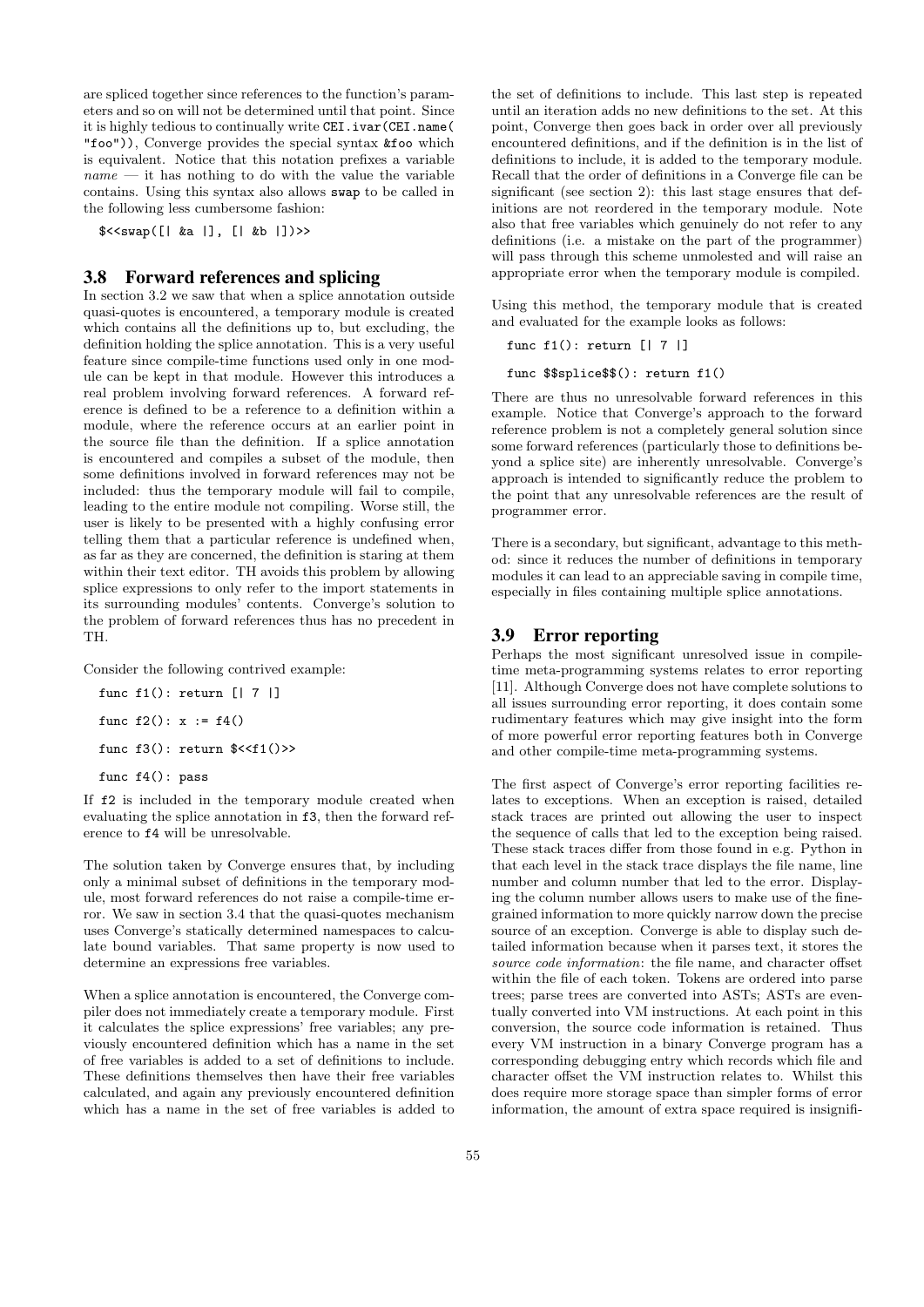cant in the face of the vast storage resources now commonplace.

If Converge were a 'normal' programming language – i.e. sans compile-time meta-programming – then there would be no need to record the relation of each individual VM instruction, nor the source file that debugging entries are related to. However in order that error reporting in the presence of compile-time meta-programming is useful, such information must be recorded much differently in Converge. To see why this is the case, consider a file A.cv:

func  $f()$ : return [| 2 + "3" |]

and a file B.cv:

import A

func main():  $< A.f()$ 

When the quasi-quoted code in  $A.f$  is spliced in, and then executed an exception will be raised about the attempted addition of an integer and a string. The exception that results from running B is as follows:

```
Traceback (most recent call last):
 File "A.cv", line 2, column 13, in main
Type_Exception: Expected instance of Int, but
got instance of String.
```
The fact that the A module is pinpointed as the source of the exception may initially seem surprising, since the code raising the exception will have been spliced into the B module. This is however a deliberate design choice in Converge. Although the code from A.f has been spliced into B.main, when B is run the quasi-quoted code retains the information about its original source file, and not its splice location. To the best of my knowledge, this approach to customising error reporting in the face of compile-time meta-programming is unique.

#### *3.9.1 Customizing source code information*

Converge allows customization of the error-reporting information stored about a given ITree. Each ITree object has two slots src file and src offset which record the source file name and character offset that the ITree object relates to. I now assume the existence of a simple function update src info which takes three arguments: an ITree, a source file name, and a character offset. update\_src\_info should copy the input ITree, and as it does so alter the source info of the copied ITree to that provided by the user. By updating an ITree's source code information, the user can change the information printed in a stack traces.

However, whilst the simple definition of update\_src\_info is initially appealing, it has an unfortunate property that limits its use. Consider the following contrived example:

```
func f():
 return update_src_info([| 2 + "3" |], "X.cv", \
   39)
func g():
 return update_src_info([| 2 * $<<f()>> |], \
    "Y.cv", 78)
```
A user calling g would be forgiven for assuming that the

ITree returned to them will contain some elements whose source code information relates to X.cv, and some which relate to Y.cv. However, the last call to update\_src\_info always 'wins', and thus the resulting ITree from g will have all its source code information relating to Y.cv. The reason for this is that the ITree created by f is spliced into the ITree created by g before the update src info function is called. In other words, the information that the ITree has been constructed in two parts is entirely lost to the update\_src\_info function. It should be noted that it would not be possible to work around this problem by modifying update\_src\_info to only alter the source code information of 'top level elements' since ITree's are nested to an arbitrary depth.

The behaviour of the update\_src\_info is thus limiting because its coarse-grained operation works particularly badly when ITree's are built up in stages, or by separate pieces of code, each of which wish to record different source code information.

## *3.9.2 Fine grained customization of source code information*

In a TH-esque system only coarse-grained customization of source code information is possible. In Converge, fine grained customization of source code information is possible. This is achieved by adding a feature to Converge which is not present in TH: nested quasi-quotes. Essentially an outer quasi-quote returns the ITree of the code which would create the ITree of the nested quasi-quote. For example, using the pp function to pretty-print an ITree, the following nested code:

Sys.println([| [| 2 + "3" |] |].pp())

results in the following output:

```
CEI.ibinary_add(CEI.iint(2, "ct.cv", 484),
CEI.istring("3", "ct.cv", 488), "ct.cv", 486)
```
Nested quasi-quotes provide a facility which allows users to analyse the ITrees that plain quasi-quotes generate: one can see in the above that each ITree element contains a reference to the file it was contained within (ct.cv in this case) and to the offset within the file (484 and so on). As this output shows, the ITree creating functions in the CEI module (see section 3.5) have a standard form. Each one takes zero or more initial arguments relative to the ITree item it creates, and ends with two mandatory arguments denoting the source file the ITree element is related to, and the character offset of the ITree element in that file.

The importance of nested quasi-quotes is they allow one to inspect and alter the code which creates an ITree i.e. a metalevel removed from the ITree itself. This means that one can manipulate the quasi-quoted code in isolation, without having to worry about other ITree's which might be spliced in when the quasi-quotes are actually executed. This is illustrated by changing the example code above to the following:

Sys.println([|  $[ | 2 + $ | ] | ] .pp()$ 

where  $f$  is an arbitrary function which returns a valid ITree. This code results in the following output:

```
CEI.ibinary_add(CEI.iint(2, "ct.cv", 129), \
 h(), "ct.cv", 131)
```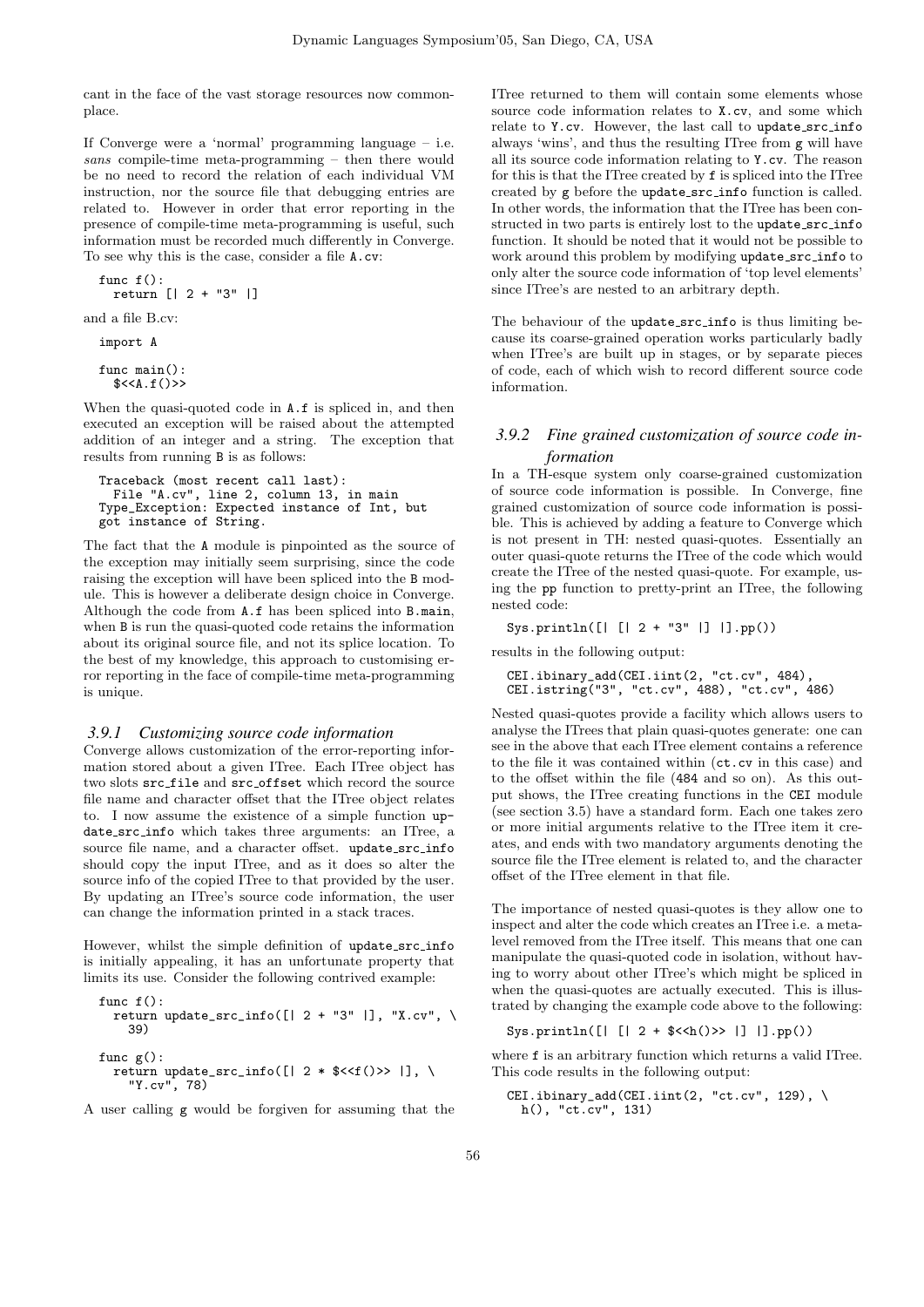In a sense the nested quasi-quotes can be seen to defer the execution of h allowing the user to manipulate the ITree before the ITree from h is included. h will be when the result of the nested quasi-quotes is spliced into a program, thus 'cancelling out' one degree of nesting.

In order to facilitate working with nested quasi-quotes, the CEI module provides a function  $src_info_to_var$  which given an ITree representing quasi-quoted code essentially copies the ITree replacing the source code file and character offsets with variables src file and src offset. This new ITree is then embedded in a quasi-quoted function which takes two arguments src file and src offset. When the user splices in and then calls this function, they update the ITree's relation to source code files and offsets. Using this function in the following fashion:

Sys.println(CEI.src\_info\_to\_var( \  $[ | 1 2 + 3 1 ] | 1$ .pp())

results in the following output:

```
unbound func (src_file, src_offset){
 return CEI.ibinary_add(CEI.iint(2, \
   src_file, src_offset), CEI.istring("3", \
    src_file, src_offset), src_file, src_offset)
}
```
As an example of using this in practise, the original definitions of f and g would be changed to the following:

```
func f():
  return \frac{\sqrt{C}}{\sqrt{C}}.src_info_to_var([| [| 2 + \
    "3" |] |])>>("X.cv", 39)
func g():
  return $<<CEI.src_info_to_var([| [| 2 * \
    $(\< f()>> []])>>("Y.cv", 78)
```
Whilst this is perhaps slightly clumsy, it is interesting to note that by adding only the simple, uniform concept of nested quasi-quotes, complex manipulation of the meta-system is possible. In this case, this extra access to the metasystem has allowed fine-grained source code information to be controlled: the ITree generated by g will contain some elements whose source code information references X.cv and some who reference Y.cv. Note that quasi-quotes can be nested to arbitrary levels – as this may suggest, nested quasi-quotes expose that Converge's compile-time meta-programming is an analogue of ObjVLisp's 'golden braid' data model [10].

Converge's current approach is not without its limitations. Its chief problem is that it can only relate one source code location to any given VM instruction. There is thus an 'either / or' situation in that the user can choose to record either the definition point of the quasi-quoted code, or change it to elsewhere (e.g. to record the splice point). It would be of considerable benefit to the user if it is possible to record all locations which a given VM instruction relates to. Assuming the appropriate changes to the compiler and VM, then the only user-visible change would be that  $src_info_to_var$ would append src\_file and src\_offset information to elements in a given ITree, rather than overwriting the information it already possessed.

## 4. COMPILE-TIME META - PROGRAMM-ING IN USE

In this paper we have seen several uses of compile-time metaprogramming. There are many potential uses for this feature, many of which are too involved to detail in the available space. For example, one of the most exciting uses of the feature has been in conjunction with Converge's extendable syntax feature (see section 7), allowing powerful DSL's to be expressed in an arbitrary concrete syntax. One can see similar work involving DSL's in e.g. [26, 11].

In this section I show two seemingly mundane uses of compile-time meta-programming: conditional compilation and compile-time optimization. Although mundane in some senses, both examples open up potential avenues not currently available to other dynamically typed OO languages.

#### 4.1 Conditional compilation

Whereas languages such as Java attempt to insulate their users from the underlying platform an application is running on, languages such as Python and Ruby allow the user access to many of the lower-level features the platform provides. Many applications rely on such low-level features being available in some fashion. However for the developer who has to provide access to such features a significant problem arises: how does one sensibly provide access to such features when they are available, and to remove that access when they are unavailable?

The log function on page 54 was a small example of conditional compilation. Let us consider a simple but realistic example that is more interesting from an OO perspective. The POSIX fcntl (File CoNTrol) feature provides low-level control of file descriptors, for example allowing file reads and writes to be set to be non-blocking; it is generally only available on UNIX-like platforms. Assume that we wish to provide some access to the fcntl feature via a method within file objects; this method will need to call the raw function within the provided fcntl module iff that module is available on the current platform.

In Python for example, there are two chief ways of doing this. The first mechanism is for a File class to defer checking for the existence of the fcntl module until the fcntl method is called, raising an exception if the feature is not detected in the underlying platform. Callers who wish to avoid use of the fcntl method on platforms lacking this feature must use catch the appropriate exception. This rather heavy handed solution goes against the spirit of duck typing [32], a practise prevalent in languages such as Ruby and Python. In duck typing, one essentially checks for the presence of a method(s) which appear to satisfy a particular API without worrying about the type of the object in question. Whilst this is perhaps unappealing from a theoretical point of view, this approach is common in practise due to the low-cost flexibility it leads to. To ensure that duck typing is possible in our fcntl example, we are forced to use exception handling and the dynamic selection of an appropriate sub-class:

```
try:
 import fcntl
  HAVE FCNTL = True
except exceptions.ImportError:
 _HAVE_FCNTL = False
```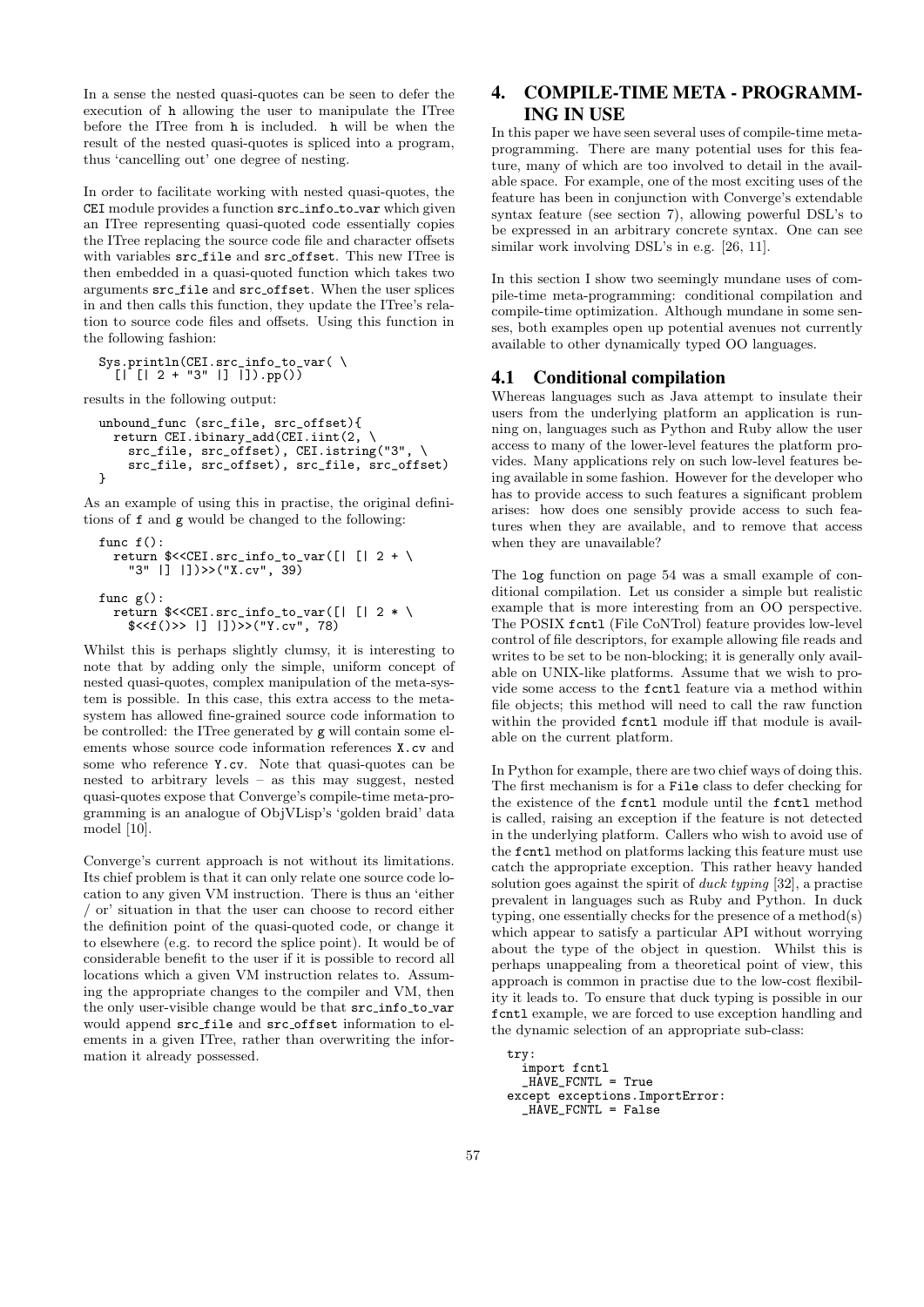}

```
class Core_File:
  # ...
if _HAVE_FCNTL:
  class File(Core_File):
    def fcntl(op, arg):
      return fcntl.fcntl(self.fileno(), op, arg)
else:
  class File(Core_File):
   pass
```
Whilst this allows for duck typing, this idiom is far from elegant. The splitting of the File class into a core component and sub-classes to cope with the presence of the fcntl functionality is somewhat distasteful. This example is also far from scalable: if one wishes to use the same approach for more features in the same class then the resultant code is likely to be highly fragile and complex.

Although it appears that the above idiom can be encoded largely 'as is' in Converge, we immediately hit a problem due to the fact that module imports are statically determined. Thus a direct Converge analogue would compile correctly only on platforms with a fcntl module. However by using compile-time meta-programming one can create an equivalent which functions correctly on all platforms and which cuts out the ugly dynamic sub-class selection.

The core feature here is that class fields are permissible splice locations (see section 3.2.1). A splice which returns an ITree that is a function will have that function incorporated into the class; if the splice returns pass as an ITree then the class is unaffected. So at compile-time we first detect for the presence of a fcntl module (the VM.loaded module names function returns a list containing the names of all loaded modules); if it is detected, we splice in an appropriate fcntl method otherwise we splice in the no-op. This example make use of two hitherto unencountered features. Firstly, using an if construct as an expression requires a different syntax (to work around parsing limitations associated with indentation based grammars); the construct evaluates to the value of the final expression in whichever branch is taken, failing if no branch is taken<sup>4</sup>. Secondly the modified Oxford quotes  $[d]$  $\dots$ ] – *declaration quasi-quotes* – act like normal quasiquotes except they do not  $\alpha$ -rename variables in the toplevel of the quasi-quotes; declaration quotes are typically most useful at the top-level of a module. The Converge example is as follows:

```
$<<if VM.loaded_module_names().contains("FCntl") {
  \lceil d \rceilimport FCntl
    IHAVE_FCNTL := 1|]
}
else {
  [d| _HAVE_FCNTL := 0 |]
}>>
class File:
  $<<if _HAVE_FCNTL {
    \Gamma|
      func fcntl(op, arg):
```

```
return FCntl.fcntl(self.fileno(), op, \
        arg)
  |]
else {
  [| pass |]
}>>
```
Although this example is simplistic in many ways, it shows that compile-time meta-programming can provide a conceptually neater solution than any purely run-time alternative since it allows related code fragments to be kept together. It also provides a potential solution to related problems. For example often portability related code in dynamically typed OO languages consists of many if statements which perform different actions depending on a condition which relates to querying the platform in use. Such code can become a performance bottleneck if called frequently within a program. The use of compile-time meta-programming can lead to a zero-cost run-time overhead. Perhaps significantly, the ability to tune a program at compile-time for portability purposes is the largest single use of the C preprocessor [15] – compile-time meta-programming of the sort found in Converge not only opens similar doors for dynamically typed OO languages, but allows the process to occur in a far safer, more consistent and more powerful environment than the C preprocessor.

#### 4.2 Run-time efficiency

In this section I present the Converge equivalent of the TH compile-time printf function given in [28]. Such a function takes a format string such as "%s has %d %s" and returns a quasi-quoted function which takes an argument per '%' specifier and intermingles that argument with the main text string. For the purposes of this paper, I deal only with decimal numbers %d and strings %s.

The motivation for a TH printf is that such a function is not expressible in base Haskell. Although Converge functions can take a variable number of arguments (as Python, but unlike Haskell), having a compile-time version still has two benefits over its run-time version: any errors in the format string are caught at compile-time; an efficiency boost.

This example assumes the existence of a function split format which given a string such as "%s has %d %s" returns a list of the form [PRINTF\_STRING, " has ", PRINTF\_INT, " ", PRINTF STRING] where PRINTF STRING and PRINTF INT are constants.

First we define the main printf function which creates the appropriate number of parameters for the format string (of the form p0, p1 etc.). Parameters must be created by the CEI interface. An iparam has two components: a variable, and a default value (the latter can be set to null to signify the parameter is mandatory and has no default value). printf then returns an anonymous quasi-quoted function which contains the parameters, and a spliced-in expression returned by printf\_expr:

```
func printf(format):
 split := split_format(format)
 params := []i := 0for part := split.iterate():
```
<sup>4</sup>Note that failure in Converge is a concept inherited from Icon, and is not equivalent to raising an exception.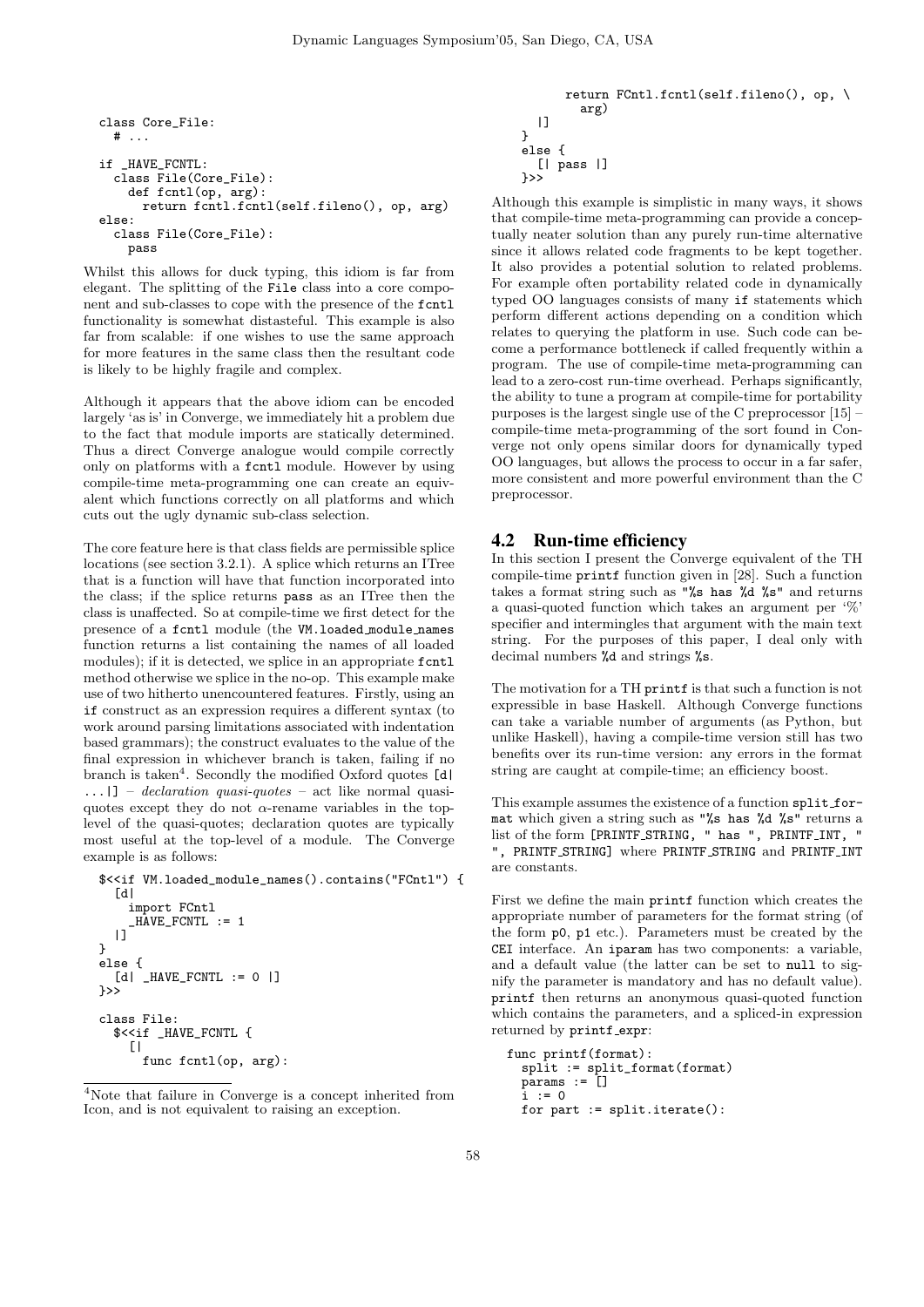```
if part == PRINTF_INT | part == PRINTF_STRING:
    params.append(CEI.iparam(CEI.ivar()
     CEI.name("p" + i.to\_str()), null)i + = 1return [|
  func ($<<params>>):
    Sys.println($<<printf_expr(split, 0)>>)
|]
```
printf expr is a recursive function which takes two parameters: a list representing the parts of the format string yet to be processed; an integer which signifies which parameter of the quasi-quoted function has been reached.

```
func printf_expr(split, param_i):
  if split.len() == 0:
    return [| "" |]
  param := CEL.ivar(CEL.name("p" + \n)param_i.to_str()))
  if split[0].conforms_to(String):
    return [| $<<CEI.lift(split[0])>> + \
      $<<printf_expr(split[1 : ], param_i)>> |]
  elif \text{split}[0] == \text{PRINT-INT}:return [| $<<param>>.to_str() + \
      \sqrt{$x$-printf_{expr}(split[1 : ], \ \}param_i + 1)>> |]
  elif split[0] == PRINTF_STRING:
    return [| \sqrt{$\lt{q}aram} + \sqrt{$\lt{q}rantf_{ex} + \sqrt{$\lt{q}rantf_{ex}split[1 : ], param_i + 1)>> |]
```
Essentially, printf expr recursively calls itself, each time removing the first element from the format string list, and incrementing the param<sub>-i</sub> variable iff a parameter has been processed. This latter condition is invoked when a string or integer '%' specifier is encountered; raw text in the input is included as is, and as it does not involve any of the functions parameters, does not increment param i. When the format string list is empty, the recursion starts to unwind.

When the result of printf expr is spliced into the quasiquoted function, the dynamically scoped references to parameter names in printf expr become bound to the quasiquoted functions' parameters. As an example of calling this function,  $\sqrt{\pi}$  function,  $\sqrt{\pi}$  is the following the following the following the following the following the following the following the following the following the following the following the following the following lowing function:

```
func (p0, p1, p2):
  Sys.println(p0 + " has " + p1.to\_str() \setminus+ " " + p2 + "")
```
so that evaluating the following:

```
\scriptstyle\frac{29}{8} <printf("%s has %d %s")>>("England", 39, \
  "traditional counties")
```
results in England has 39 traditional counties being printed to screen.

This definition of printf is simplistic and lacks error reporting, partly because it is intended to be written in a similar spirit to its TH equivalent. Converge comes with a more complete compile-time printf function as an example, which uses an iterative solution with more compile-time and run-time error-checking. Simple benchmarking of the latter function reveals that it runs nearly an order of magnitude faster than its run-time equivalent<sup>5</sup> – a potentially significant gain when a tight loop repeatedly calls printf.

#### 4.3 Compile-time meta-programming costs

Although compile-time meta-programming has a number of benefits, it would be na¨ıve to assume that it has no costs associated with it. However although Converge's features have been used to build several small programs, and two systems of several thousand lines of code each, it will require a wider range of experience from multiple people working in different domains to make truly informed comments in this area.

One thing is clear from experience with LISP: compile-time meta-programming in its rawest form is not likely to be grasped by every potential developer [25]. To use it to its fullest potential requires a deeper understanding of the host language than many developers are traditionally used to; indeed, it is quite possible that it requires a greater degree of understanding than many developers are prepared to learn. Whilst features such as extendable syntax (see section 7) which are layered on top of compile-time meta-programming may smooth off many of the usability rough edges, fundamentally the power that compile-time meta-programming extends to the user comes at the cost of increased time to learn and master.

In Converge one issue that arises is that code which continually dips in and out of the meta-programming constructs can become rather messy and difficult to read on screen if overused in any one area of code. This is due in no small part to the syntactic considerations that necessitate a move away from the clean Python-esque syntax to something closer to the C family of languages. It is possible that the integration of similar features into other languages with a C-like syntax would lead to less obvious syntactic seams.

## 5. IMPLICATIONS FOR OTHER LANGU-AGES AND THEIR IMPLEMENTATIONS

I believe that Converge shows that compile-time meta-programming facilities can be added in a seamless fashion to a dynamically-typed OO language. It seems reasonable to assume that this work could be equally applied to non-OO dynamically typed languages.

In this section I first pinpoint the relatively minimal requirements on language design necessary to allow the safe and practical integration of compile-time meta-programming facilities. Since the implementation of such a facility is quite different from a normal language compiler, I then outline the makeup of the Converge compiler to demonstrate how an implementation of such features may look in practice. Finally I discuss the requirements on the interface between user code and the languages compiler.

#### 5.1 Language design implications

Although Converge's compile-time meta-programming facilities have benefited slightly from being incorporated in the early stages of the language design, there is surprisingly little coupling between the base language and the compile-time meta-programming constructs. The implications on the design of similar languages can thus be boiled down to the following two main requirements:

1. It must be possible to determine all namespaces stat-

<sup>5</sup>This large differential is in part due to the fact that the current Converge VM imposes a relatively high overhead on function application.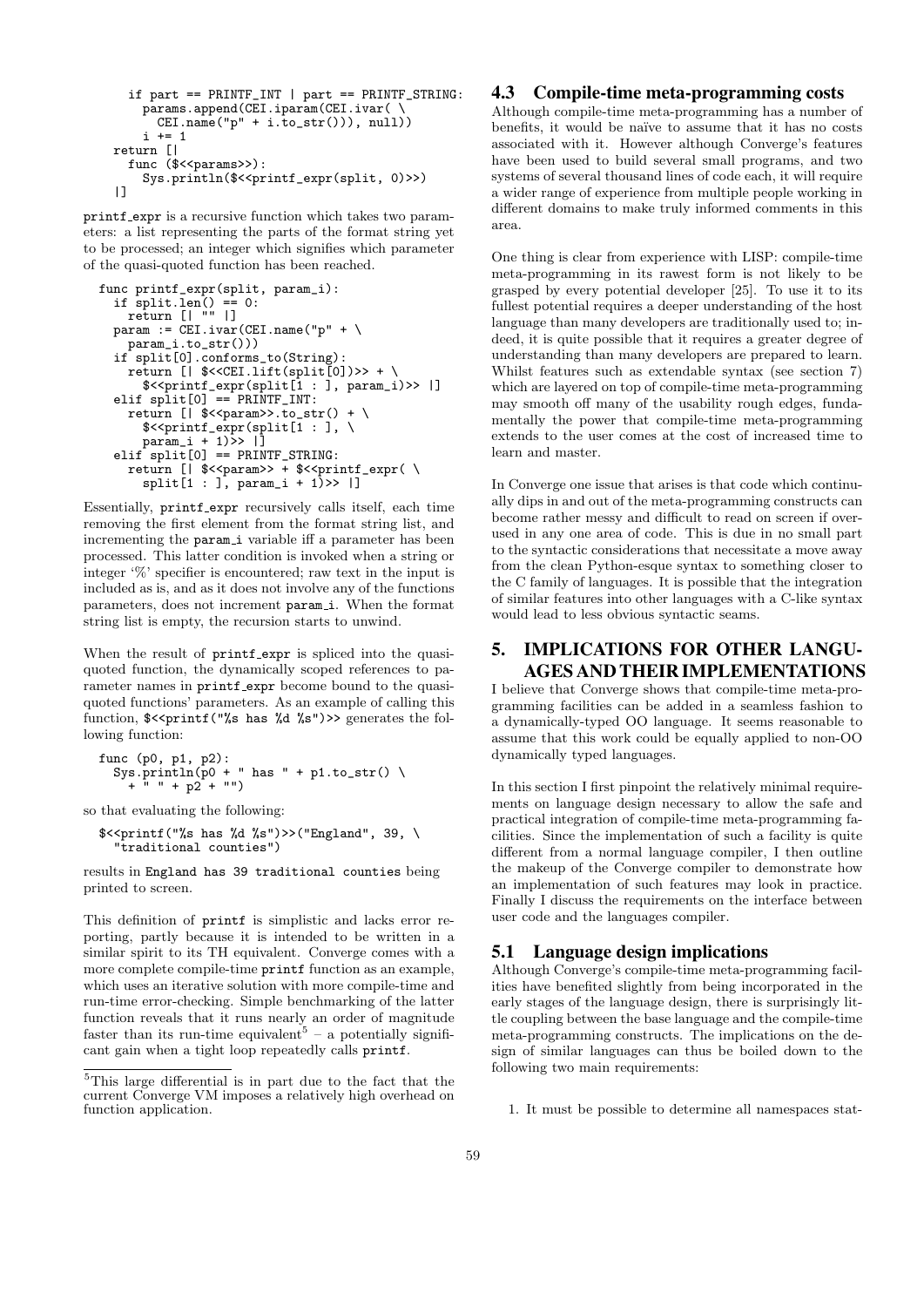ically, and also to resolve variable references between namespaces statically. This requirement is vital for ensuring that scoping rules in the presence of compiletime meta-programming are safe and practical (see section 3.4). Less importantly, this requirement also allows functions called at compile-time to be stored in the same module as splices which call them whilst avoiding the forward reference problem (see section 3.8).

2. Variables within namespaces other than the outermost module namespace must be  $\alpha$ -renameable without affecting the programs semantics. This requirement is vital to avoid the problem of variable capture.

Note that there is an important, but non-obvious, corollary to the second point: when variables and slot names overlap then  $\alpha$ -renaming can not take place. In section 3.4 we saw that, in Converge, top-level module definitions can not be renamed because the variable names are also the slot names of the module object. Since Converge forces all accesses of class fields via the self variable, Converge neatly sidesteps another potential place where this problem may arise. Fortunately, whilst many statically typed languages allow class fields to be treated as normal variables (i.e. making the self. prefix optional) many dynamically typed languages take a similar approach to Converge and should be equally immune to this issue in that context.

Only two constructs in Converge are dedicated to compiletime meta-programming. Practically speaking both constructs would need to be added to other languages:

- 1. A splicing mechanism. This is vital since it is the sole user mechanism for evaluating expressions at compiletime.
- 2. A quasi-quoting mechanism to build up AST's. Although such a facility is not strictly necessary, experience suggests that systems without such a facility tend towards the unusable [37].

#### 5.2 Compiler structure

Typical language compilers follow a predictable structure: a parser creates a parse tree; the parse tree may be converted into an AST; the parse tree or AST is used to generate target code (be that VM bytecode, machine code or an intermediate language). Ignoring optional components such as optimizers, one can see that normal compilers need only two or three major components (depending on the inclusion or omission of an explicit AST generator). Importantly the process of compilation involves an entirely linear data flow from one component to the next. Compile-time meta-programming however necessitates a different compiler structure, with five major components and a non-linear data flow between its components. In this section I detail the structure of the Converge compiler, which hopefully serves as a practical example for compilers for other languages. Whether existing language compilers can be retro-fitted to conform to such a structure, or whether a new compiler would need to be written can only be determined on a caseby-case basis; however in either case this general structure serves as an example.



Figure 1: Converge compiler states.

Figure 1 shows a (slightly non-standard) state-machine representing the most important states of the Converge compiler. Large arrows indicate a transition between compiler states; small arrows indicate a corresponding return transition from one state to another (in such cases, the compiler transitions to a state to perform a particular action and, when complete, returns to its previous state to carry on as before). Each of these states also corresponds to a distinct component within the compiler.

The stages of the Converge compiler can be described thus:

- 1. Parsing. The compiler parses an input file into a parse tree. Once complete, the compiler transitions to the next state.
- 2. ITree Generation. The compiler converts the parse tree into an ITree; this stage continues until the complete parse tree has been converted into an ITree. Since ITree's are exposed directly to the user, it is vital that the parse tree is converted into a format that the user can manipulate in a practical manner<sup>6</sup>.
	- (a) Splice mode / bytecode generation. When it encounters a splice annotation in the parse tree, the compiler creates a temporary ITree representing a module. It then transitions temporarily to the bytecode generation state to compile. The compiled temporary module is injected into the running VM and executed; the result of the splice is used in place of the annotation itself when creating the ITree.
	- (b) Quasi-quotes mode / splice mode. As the ITree generator encounters quasi-quotes in the parse tree, it transitions to the quasi-quote mode. Quasi-quote mode creates an ITree respecting the scoping rules and other features of section 3.4. If, whilst processing a quasi-quoted expression, a splice annotation is encountered, the compiler enters the splice mode state. In this state, the parse tree is converted to an ITree in a manner mostly similar to the normal ITree Generation state. If, whilst processing a splice annotation, a quasi-quoted expression is encountered, the compiler enters the quasi-quotes mode state again. If, whilst processing a quasi-quoted expression, a nested quasi-quoted expression is encountered the compiler enters a new quasi-quotes mode.

 ${}^{6}$ An early, and naïve, prototype of the Converge compiler exposed parse trees directly to the user. This quickly lead to spaghetti code.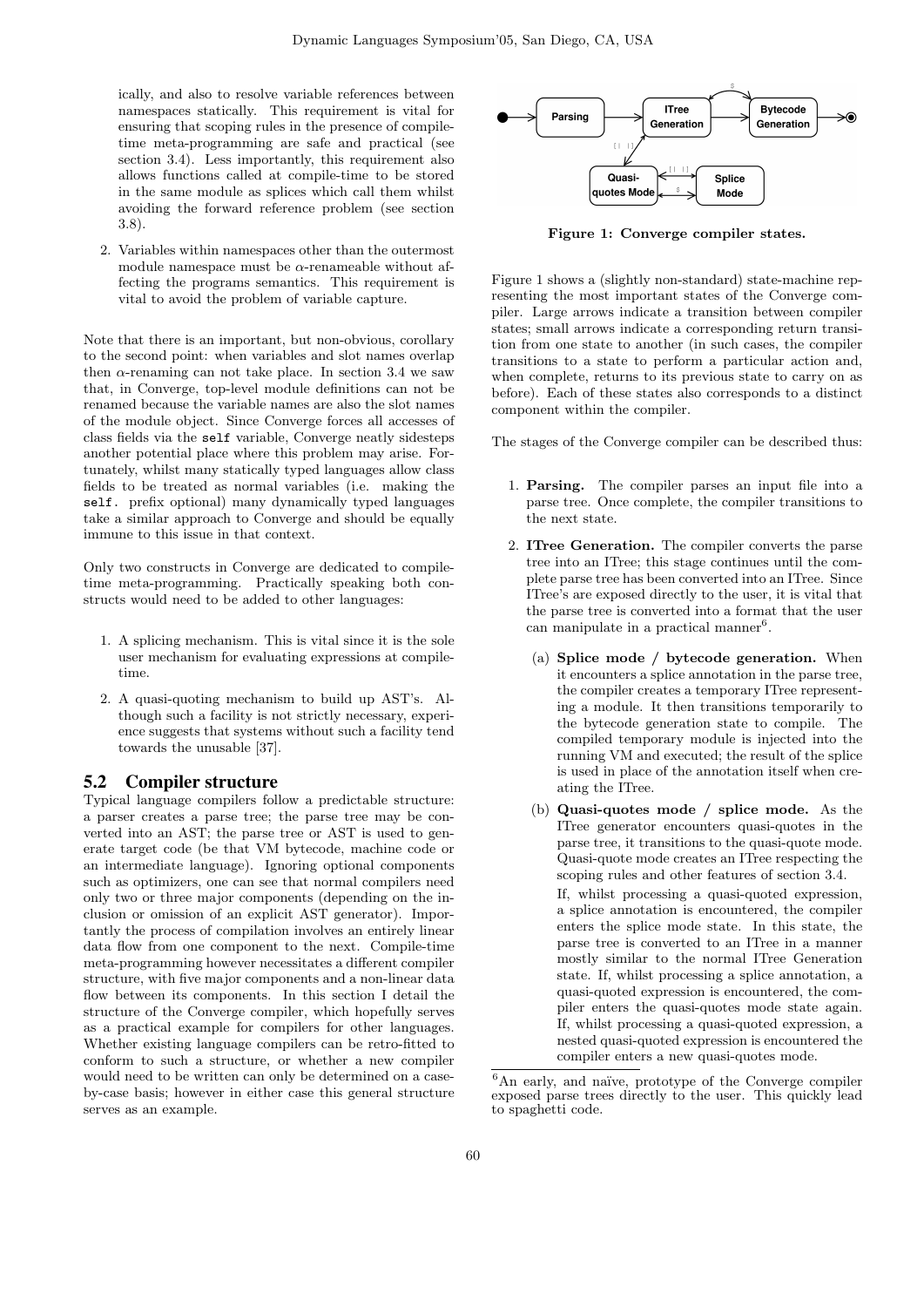3. Bytecode generation. The complete ITree is converted into bytecode and written to disk.

#### 5.3 Compiler interface

Converge provides the CEI module which user code can use to interact with the language compiler. Similar implementations will require a similar interface to allow two important activities:

- 1. The creation of fresh variable names (see section 3.5.2). This is vital to provide a mechanism for the user to generate unique names which will not clash with other names, and thus will prevent unintended variable capture. To ensure that all fresh names are unique, most practical implementations will probably choose to inspect and restrict the variable names that a user can use within ITree's via an analogue to Converge's name interface; this is purely to prevent the user inadvertently using a name which the compiler has guaranteed (or might in the future guarantee) to be unique.
- 2. The creation of arbitrary AST's. Since it is extremely difficult to make a quasi-quote mechanisms completely general without making it prohibitively complex to use, there are likely to be valid AST's which are not completely expressible via the quasi-quotes mechanism. Therefore the user will require a mechanism to allow them to create arbitrary AST fragments via a moreor-less traditional meta-programming interface [37].

#### *5.3.1 Abstract syntax trees*

One aspect of Converge's design that has proved to be more important than expected, is the issue of AST design. In typical languages, the particular AST used by the compiler is never exposed in any way to the user. Even in Converge, for many users the particulars of the AST's they generate via the quasi-quotes mechanism are largely irrelevant. However those users who find themselves needing to generate arbitrary AST's via the CEI interface, and especially those (admittedly few) who perform computations based on AST's, find themselves disproportionately affected by decisions surrounding the AST's representation.

At the highest level, there are two main choices surrounding AST's. Firstly should it be represented as an homogeneous, or heterogeneous tree? Secondly should the AST be mutable or immutable? The first question is relatively easy to answer: my experience suggests that homogeneous trees are not a practical representation of a rich AST. Whilst parse trees are naturally homogeneous, the conversion to an AST leads to a more structured and detailed tree that is naturally heterogeneous.

Let us then consider the issue of AST mutability. Initially Converge supported mutable AST's; whilst this feature has proved useful from time to time, it has also proved somewhat more dangerous than expected, in two ways. Firstly, one often naturally creates references to a given AST fragment from more than one node. Changing a node which is referenced by more than one other node can then result in unexpected changes, which all too frequently manifest themselves in hard to debug ways. Secondly, it prevents ITree's being

partially type-checked as they are being created; thus invalid ITree's seep through to the bytecode generator, where the resulting error can be very difficult to relate to its origin. Future versions of Converge will force ITree's to be immutable, and I would recommend other languages consider this point carefully.

## 6. RELATED WORK

Perhaps surprisingly, the template system in  $C_{++}$  has been found to be a fairly effective, if crude, mechanism for performing compile-time meta-programming [36, 11]. Essentially the template system can be seen as an ad-hoc functional language which is interpreted at compile-time. However this approach is inherently limited compared to the other approaches described in this section.

The dynamic OO language Dylan – perhaps one of the closest languages in spirit to Converge – has a similar macro system [2] to Scheme. In both languages there is a dichotomy between macro code and normal code; this is particularly pronounced in Dylan, where the macro language is quite different from the main Dylan language. As explained in the introduction, languages such as Scheme need to be able to explicitly identify macros over normal functions. The advantage of explicitly identifying macros is that there is no added syntax for calling a macro: macro calls look like normal function calls. Of course, this could just as easily be considered a disadvantage: a macro call is in many senses rather different than a function call. In both schemes, macros are evaluated by a macro expander based on patterns – neither executes arbitrary code during macro expansion. This means that their facilities are limited in some respects – furthermore, overuse of Scheme's macros can lead to complex and confusing 'language towers' [25]. Since it can execute arbitrary code at compile-time Converge does not suffer from the same macro expansion limitations, but whether moving the syntax burden from the point of macro definition to the call site will prevent the comprehension problems associated with Scheme is an open question.

Whilst there are several proposals to add macros of one sort or another to existing languages such solutions are typically far less integrated into the language than Converge's systems. For example Bachrach and Playford's JSE system [3] system requires a heavy-weight pattern-matching to be added to Java, which adds a significant degree of complexity to the base language. A much different example is Weise and Crew's system for C [37] which is heavy-weight due to its lack of a quasi-quote equivalent.

Nemerle [29] is a statically typed OO language, in the Java  $\angle$  C# vein, which includes a macro system mixing elements of Scheme and TH's systems. Macros are not first-class citizens, but AST's are built in a manner reminiscent of TH. The disadvantage of this approach is that calculations often need to be arbitrarily pushed into normal functions if they need to be performed at compile-time.

Comparisons between Converge and TH have been made throughout this paper – I do not repeat them here. MetaML is TH's most obvious forebear and much of the terminology in Converge has come from MetaML via TH. MetaML differs from TH and Converge by being a multi-stage lan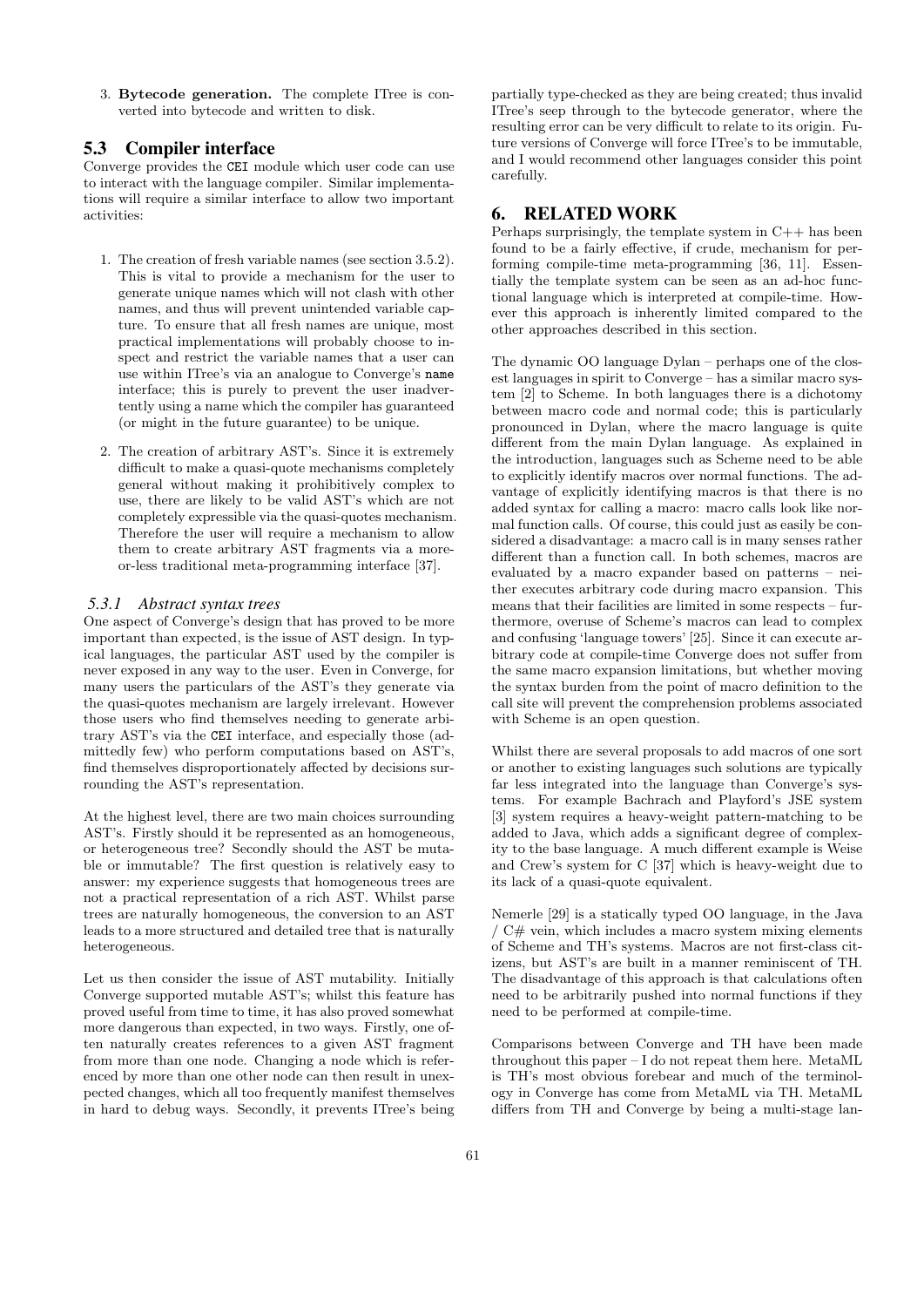guage. Using its 'run' operator, code can be constructed and run (via an interpreter) at run-time, whilst still benefiting from MetaML's type guarantees that all generated programs are type-correct. The downside of MetaML is that new definitions can not be introduced into programs. The MacroML proposal [16] aims to provide such a facility, but in order to guarantee type-correctness forbids inspection of code fragments which limits the features expressivity. MetaScheme [17] is a Scheme variant which is largely equivalent to MetaML, including possessing multilevel typing rules for statically determining some forms of correctness. Unlike most of the other systems in this section, MetaScheme is largely intended for generating program generators, and thus lacks features for practical use by programmers.

## 7. FUTURE WORK

Current versions of Converge sport an experimental extendable syntax system which allows new concrete syntaxes to be embedded within Converge code in a manner similar to [9]. At compile-time, user code is called to translate code in the new syntax into raw Converge code. This has already proved to be an immensely powerful approach, and is at least as good a justification for the utility of compile-time meta-programming as any other example in this paper. The current approach has one or two minor rough edges that require work before it is suitable for widespread use, but it has already proved sufficient to build three powerful and sizable (collectively approximately 10,000 lines of Converge code) model transformation system. Real-world implementations of a similar concept can be found in the Camlp4 preprocessor [12] which allows the normal OCaml grammar to be arbitrarily extended, and Nemerle [29]. The MetaBorg system [7] possibly has the closest resemblance to Converge's system from an external point of view, although Converge presents an homogeneous development environment to the developer whereas MetaBorg generally works in a heterogeneous environment.

Converge as presented in this paper is largely intended to be used as a two-stage meta-programming language in the TH vein; it is however possible to use it in a multi-stage fashion akin to MetaML. Making use of this facility currently involves calls to compiler internals. It should be possible to provide an analogue of MetaML's 'run' operator for synthesising and running code at run-time. Although I believe that Converge is best suited, and most useful, as a two-stage language, experimenting with multi-stage programming in Converge may open up interesting new avenues of research.

#### 8. CONCLUSIONS

In this paper I have outlined the Converge language's compile-time meta-programming features, showing how they fit naturally into a dynamic OO programming language. Although much of Converge's compile-time meta-programming facilities are directly inherited from TH, I demonstrated how Converge elaborates on TH in several ways. Allowing splice expressions to refer to definitions in the surrounding module is an important usability gain; I then had to define the concept of forward references, and an appropriate solution to the problem they give rise to in this feature. I showed how Converge can customise error reporting error information, and how nested quasi-quotes, which generalize

the meta-system, allow error reporting to be customised to a fine-grained level. I showed how Converge's features can be used to provide a number of desirable facilities such as conditional compilation which are either difficult or impossible to achieve with similar languages. Finally I used the experience gained from the Converge language and implementation to suggest how compile-time meta-programming might be added to similar languages.

An implementation of Converge, which can execute all of the examples in this paper, is freely available under a MIT/BSDstyle licence from http://convergepl.org/.

My thanks to Kelly Androutsopoulos, and later the anonymous referees, for insightful comments this paper.

This research was funded by a grant from Tata Consultancy Services.

#### 9. REFERENCES

- [1] M. Abadi and L. Cardelli. A Theory of Objects. Springer, 1996.
- [2] J. Bachrach and K. Playford. D-expressions: Lisp power, Dylan style, 1999. http://www.ai.mit.edu/people/jrb/Projects/dexprs.pdf Accessed Sep 22 2004.
- [3] J. Bachrach and K. Playford. The Java syntactic extender (JSE). In Proc. OOPSLA, pages 31–42, November 2001.
- [4] J. Baker and W. C. Hsieh. Maya: multiple-dispatch syntax extension in Java. In Proc. ACM SIGPLAN Conference on Programming language design and implementation, pages  $270 - 281$ ,  $2002$ .
- [5] A. Bawden. Quasiquotation in LISP. Workshop on Partial Evaluation and Semantics-Based Program Manipulation, January 1999.
- [6] C. Brabrand and M. Schwartzbach. Growing languages with metamorphic syntax macros. In Workshop on Partial Evaluation and Semantics-Based Program Manipulation, SIGPLAN. ACM, 2000.
- [7] M. Bravenboer and E. Visser. Concrete syntax for objects. Domain-specific language embedding and assimilation without restrictions. In D. C. Schmidt, editor, Proc. OOPSLA'04, Vancouver, Canada, October 2004. ACM SIGPLAN.
- [8] J.-P. Briot and P. Cointe. Programming with explicit metaclasses in Smalltalk-80. In Proc. OOPSLA '89, October 1989.
- [9] L. Cardelli, F. Matthes, and M. Abadi. Extensible grammars for language specialization. In Proc. Fourth International Workshop on Database Programming Languages - Object Models and Languages, pages 11–31, August 1993.
- [10] P. Cointe. Metaclasses are first class: the ObjVLisp model. In Object Oriented Programming Systems Languages and Applications, pages 156–162, October 1987.